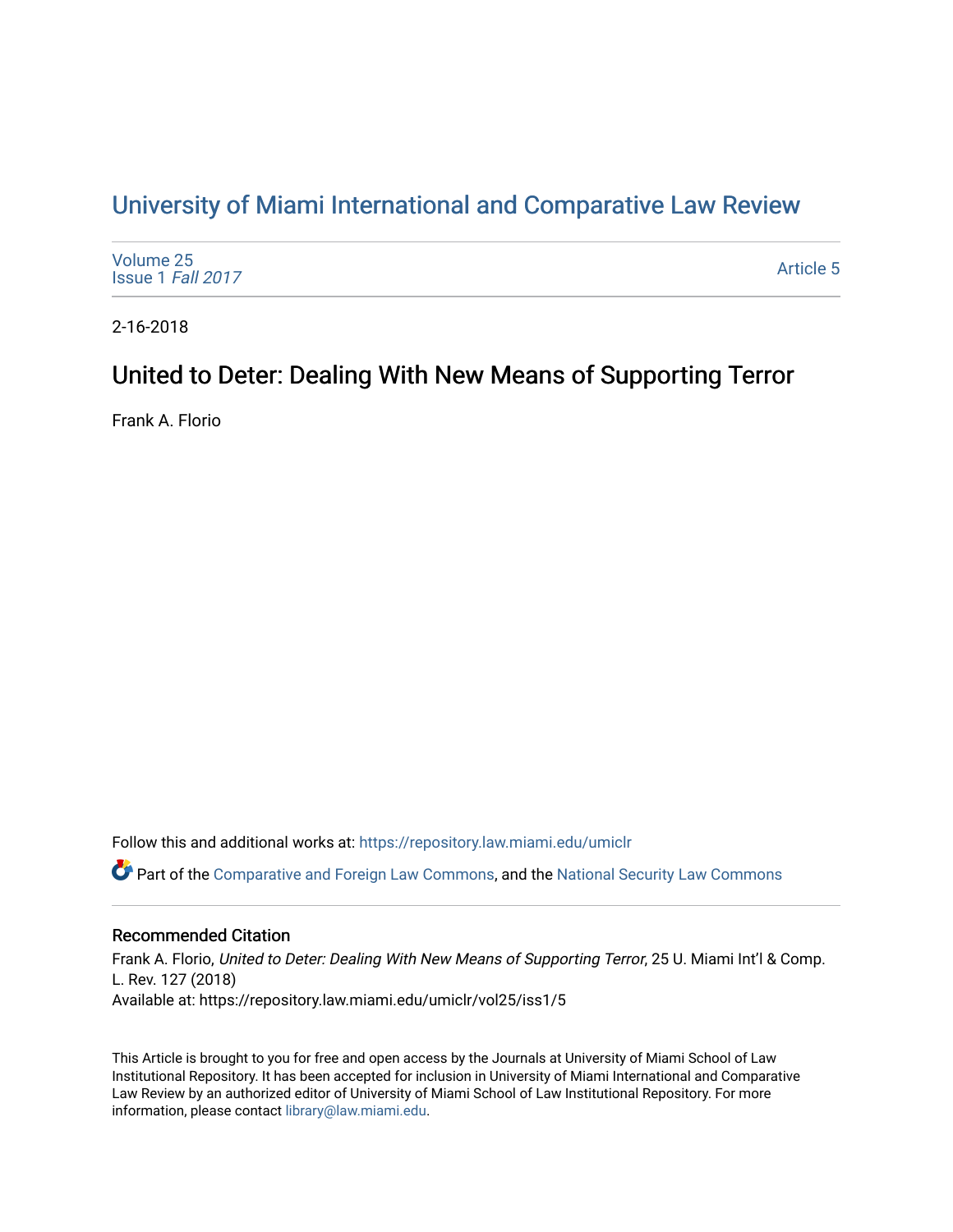# UNITED TO DETER: DEALING WITH NEW MEANS OF SUPPORTING **TERROR**

# *Frank A. Florio*

### TABLE OF CONTENTS

| V. INTERNATIONAL SOLUTION TO THE USE OF SOCIAL MEDIA |  |
|------------------------------------------------------|--|
|                                                      |  |
|                                                      |  |
|                                                      |  |

## I. INTRODUCTION

 $\overline{a}$ 

In the days and weeks following September 11, 2001, nations around the world came to understand the borderless reach of terrorism. Coalitions were formed, alliances were created, and the world was united to confront the threat. At that moment, the danger was clear. Osama bin Laden and his notorious radical group, Al Qaeda, had been active for decades as the most dangerous terrorist organization on the planet. <sup>1</sup> So, the United States and its allies invaded Al

<sup>1</sup> U.S. DEP'T OF STATE, OFFICE OF THE COORDINATOR FOR COUNTERTERRORISM, COUNTRY REPORTS ON TERRORISM: CHAPTER 6 TERRORIST ORGANIZATIONS (2007).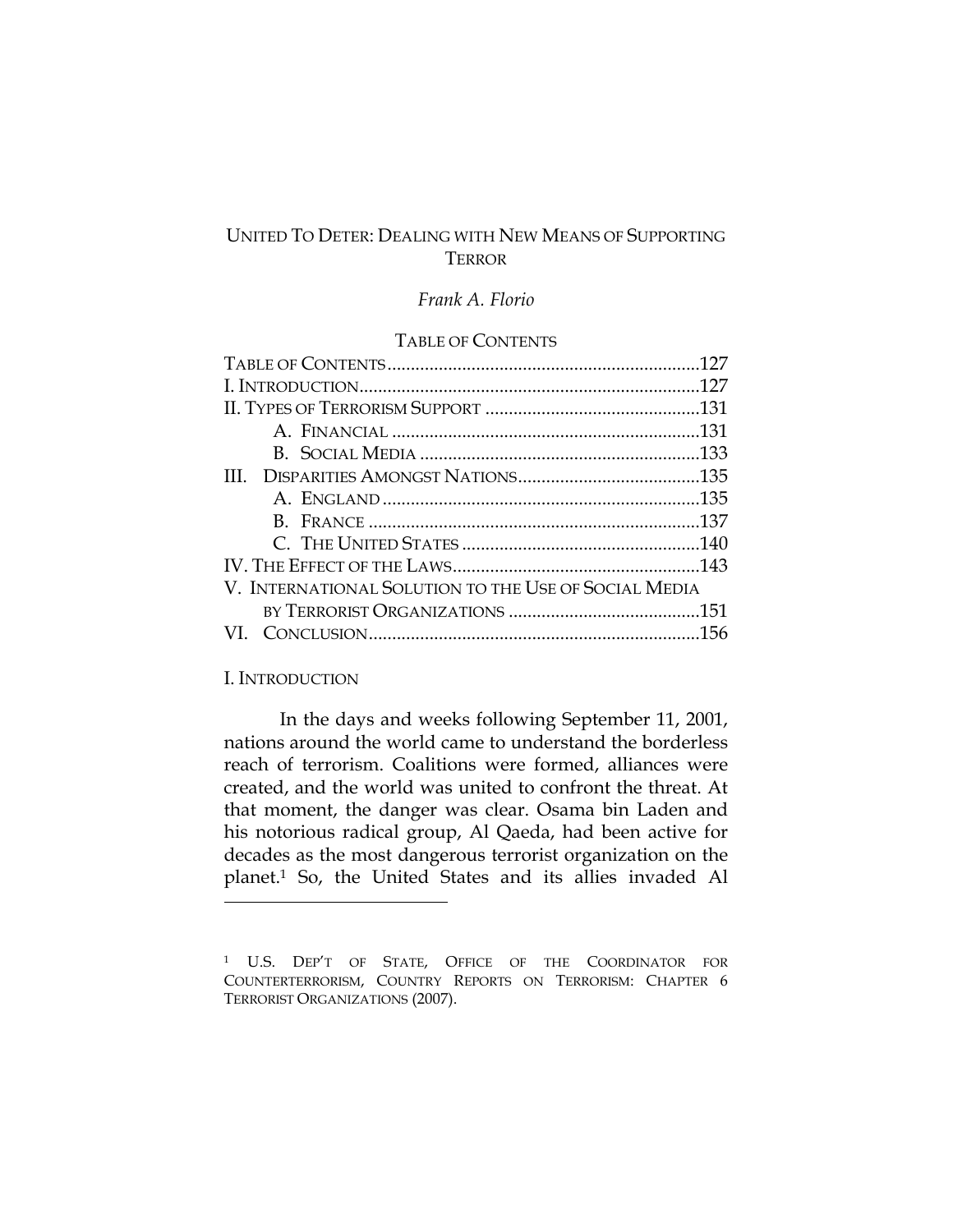Qaeda's central hub of operations in Afghanistan with the intent to take the fight to the enemy and ensure safety at home. <sup>2</sup> But this was just the beginning.

Much like the rapid growth of cellular phone technology, social media, and the Internet, terrorism has evolved rapidly. Since the death of Osama bin Laden, new methods of spreading and supporting terror continue to develop,3 and nations are adapting together to combat the evolving threat.4

Actions generally define terrorism.5 How one interprets certain acts is how one determines whether terrorism occurred. "[T]errorism" and its definition differs with perspective. Internationally, however, terrorism is a legal term.<sup>6</sup> For nations to unite in policy against terrorist groups and organizations, it is imperative that each nation knows exactly who and what the enemy is.

Terrorism has become an international matter, crossing borders, and targeting victims of nations outside the home territory of the terrorist group responsible for the

<sup>2</sup> Ian Christopher McCaleb, *Bush Announces Opening of Attacks*, CNN (Oct. 7, 2001), http://www.cnn.com/2001/US/10/07/ret.attack.bush/.

<sup>3</sup> Erika Fink, *Technology & the Fight Against Terrorism*, CNN MONEY (Nov. 24, 2015), http://money.cnn.com/2015/11/24/technology/targetingterror-intelligence-isis/index.html. <sup>4</sup> *Id.* 

<sup>5</sup> *How Do You Define Terrorism?*, ABC NEWS (Oct. 11, 2001), http://abcnews.go.com/US/story?id=92340&page=1.

<sup>6</sup> Reuven Young, *Defining Terrorism: The Evolution of Terrorism as a Legal Concept in International Law and Its Influence on Definitions in Domestic Legislation*, 29 B.C. INT'L & COMP. L. REV. 23, 30 (2006) (quoting U.N. GAOR, 56th Sess., 12th plen. mtg. at 18, U.N. Doc. A/56/PV.12 (Oct. 1, 2001), www.un.org/documents/ga/docs/56/pv/a56pv12.pdf) ("The definition certainly requires something more than '[w]hat looks, smells and kills like terrorism is terrorism'").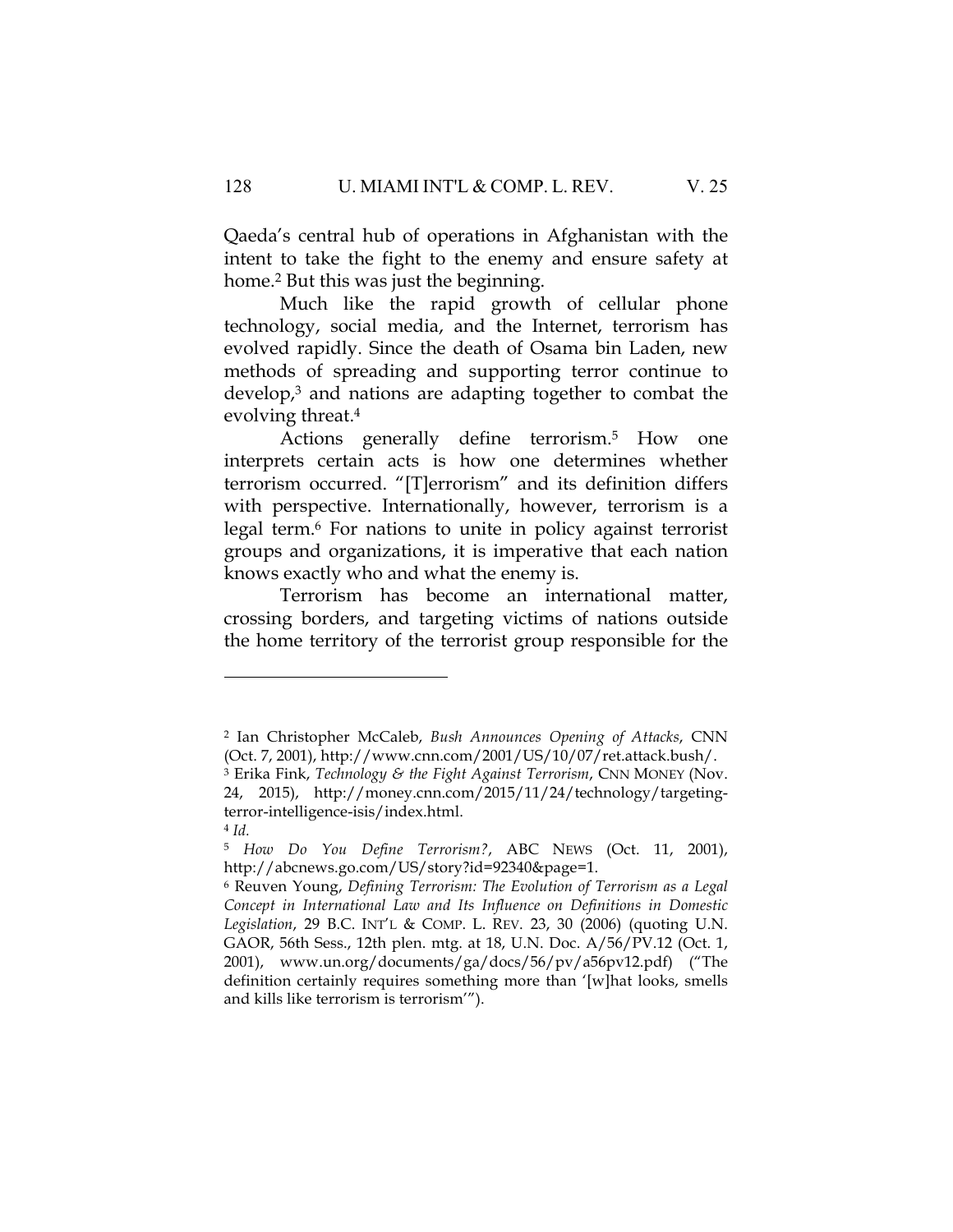#### 2017 UNITED TO DETER 129

attacks.7 International cohesive solutions therefore are essential to combat the threat. A fair assumption is that with a consistent definition, it will be far easier for nations to draft and implement laws that locate, punish, and deter terrorist cells. On the international stage, terrorism is defined as an "independently unlawful" and intentional act that results in the "serious harming or killing of non-combative civilians and the damaging of property with a public use causing economic harm done for the purpose of intimidating a group of people or a population or to coerce a government or international organization."8

Since the September 11, 2001 attacks on the United States, terrorism continues to be at the forefront of international policy.9 In order to fight together, nations implement similar policies on border control, intelligence sharing, and military strategy.10 Terrorism, however, remains prevalent. As of July 2016, there have been twentyeight terrorist attacks, claiming the lives of countless

<sup>7</sup> *Id*. at 31 ("Acts may also be considered international in character when they attempt to influence foreign governments and when they implicate the interests of more than one state.").

<sup>8</sup> *Id*. at 64 ("No particular motivation need explain the act and none can justify it. Group action or involvement is not a requirement, but the act must be perpetuated by a sub-state actor. The act and/or its effects must be international in character.").

<sup>9</sup> Jack Moore, *The New Era: How Terrorism Has Changed Since the 9/11 Attacks*, NEWSWEEK (Sept. 11, 2017), http://www.newsweek.com/newera-how-terrorism-has-changed-911-attacks-661716.

<sup>10</sup> *See generally* United Nations Counter-Terrorism Implementation Task Force, *U.N. Global Counter-Terrorism Strategy*, UNITED NATIONS, https://www.un.org/counterterrorism/ctitf/en/un-global-counterterrorism-strategy (last visited Nov. 20, 2017).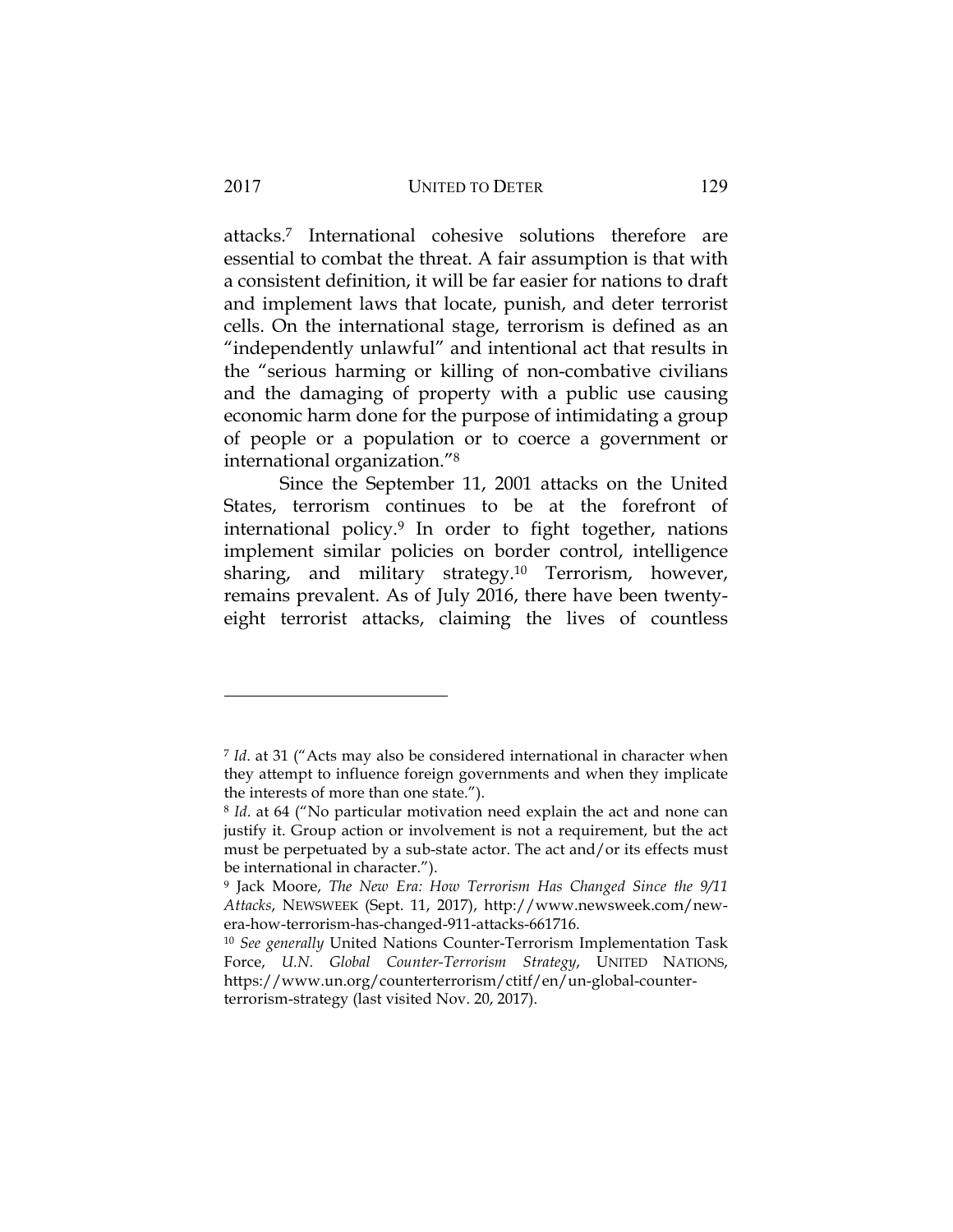innocent people.11 Additionally, the litany of attacks in 2017 in major cities such as New York City and London demonstrates terrorism poses a major threat to the world.12

These incidents are not hard to punish. There is not much international dispute surrounding what to do with individuals who carry out acts of terror and take innocent lives. But there is disparity amongst nations regarding how to punish those who support terror, thereby allowing terrorist groups and organizations to grow and carry out attacks.

One aspect of counterterrorism is crime control and prevention. <sup>13</sup> In the last few years, there has been an effort to counter terrorist activities using tenacious prosecution as a deterrence, especially in the United States.14 But this is not the case in every nation. The question then becomes, "Does it make a difference to terrorists whether prosecution and enforcement differ from one country to the other for the same type of crime?"

This Note will analyze the disparities among the United States, England, and France regarding the enforcement of laws and punishments as applied to those

<sup>11</sup> *See generally* Oren Dorell, *2016 Already Marred by Nearly Daily Terror Attacks*,\_USA\_TODAY,\_(June\_29,\_2016),\_https://www.usatoday.com/sto ry/news/world/2016/06/29/major-terrorist-attacks-year/86492692/.

<sup>12</sup> Brooke Singman, *Timeline of Recent Terror Attacks Against the West*, FOX NEWS (Nov. 1, 2017), www.foxnews.com/world/2017/11/01/timelinerecent-terror-attacks-against-west.html.

<sup>13</sup> *See* Samuel J. Rascoff, *Counterterrorism and New Deterrence*, 89 N.Y.U. L. REV. 830, 831 (2014) (footnote omitted) ("[C]ounterterrorism itself lies on a continuum between warfare and crime control.").

<sup>14</sup> THE WHITE HOUSE, NATIONAL STRATEGY FOR COUNTERTERRORISM 6 (2011), https://obamawhitehouse.archives.gov/sites/default/files/cou nterterrorism\_strategy.pdf. ("The successful prosecution of terrorists will . . . deter terrorist activity").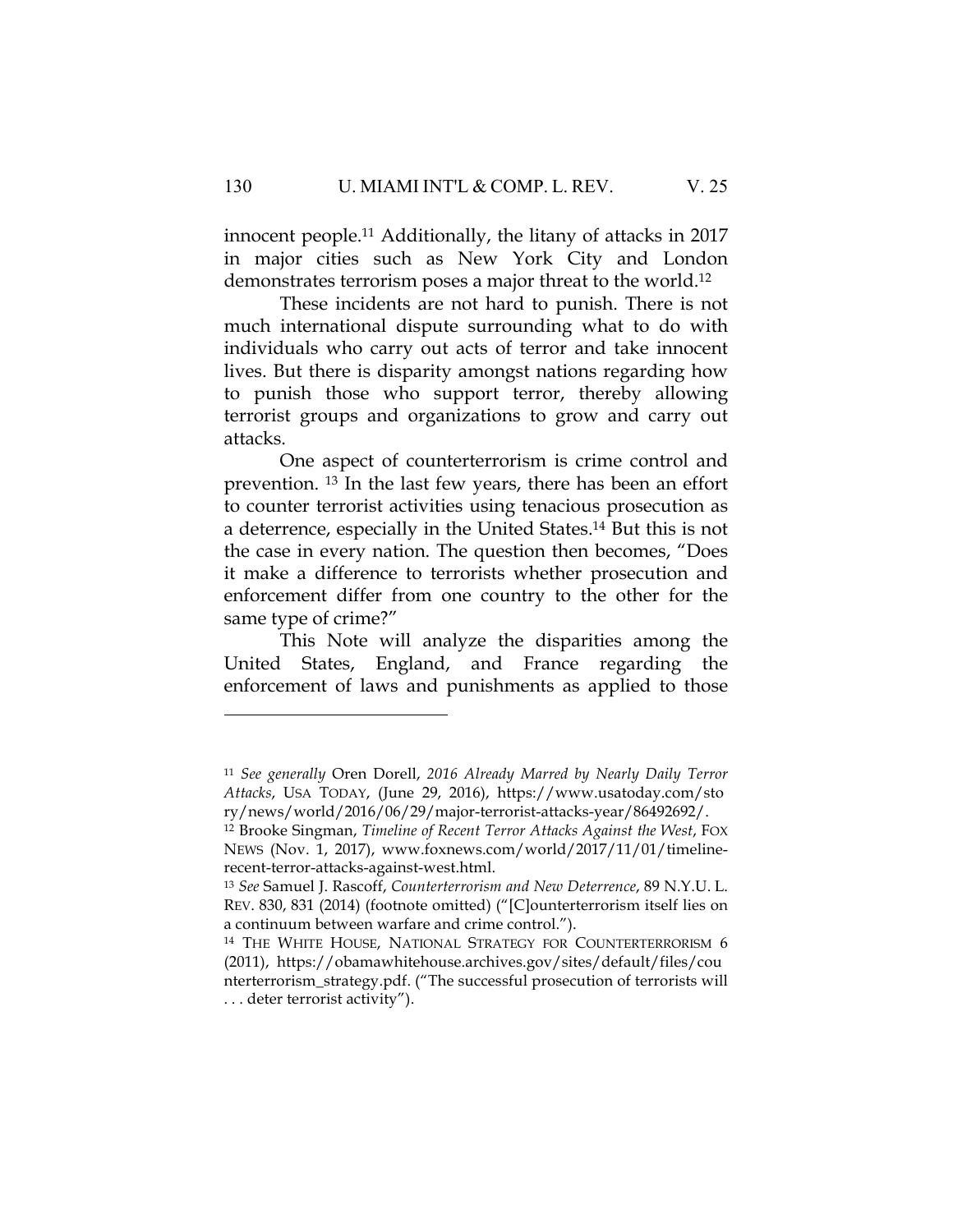#### 2017 UNITED TO DETER 131

who choose to support terror with or without intent. Part II will explain the different types of support of terrorism, including how this support has evolved in modern times. Part III will highlight the disparities in punishment among England, France, and the United States. Each country's laws will be described and compared to the sentencing and enforcement for particular crimes. Part IV will describe the current effect of punishment on terror prevention relative to each country. Finally, Part V will analyze some laws' positive impacts in the terrorist-financing context and will use these positive impacts to propose a unique solution to the problem of the growing use of social media by terrorist organizations and their supporters.

#### II. TYPES OF TERRORISM SUPPORT

A. FINANCIAL

"Terrorist financing involves the raising and processing of assets to supply terrorists with resources to pursue their activities."15 In 2005, the United Nations established the Counter-Terrorism Implementation Task Force ("CTITF") "to ensure overall coordination and coherence in the counter-terrorism efforts" among its member states.16 According to the CTITF, "[t]errorism financing incorporates the distinct activities of fund-raising, storing and concealing funds, using funds to sustain terrorist

<sup>15</sup> *The IMF and the Fight Against Money Laundering and the Financing of Terrorism, IMF, (Oct. 6, 2016),* www.imf.org/external/np/exr/facts/p df/aml.pdf.

<sup>16</sup> *See* UNITED NATIONS COUNTER-TERRORISM IMPLEMENTATION TASK FORCE, TACKLING THE FINANCING OF TERRORISM, at ii (2009), www.un.org/en/terrorism/ctitf/pdfs/ctitf\_financing\_eng\_final.pdf.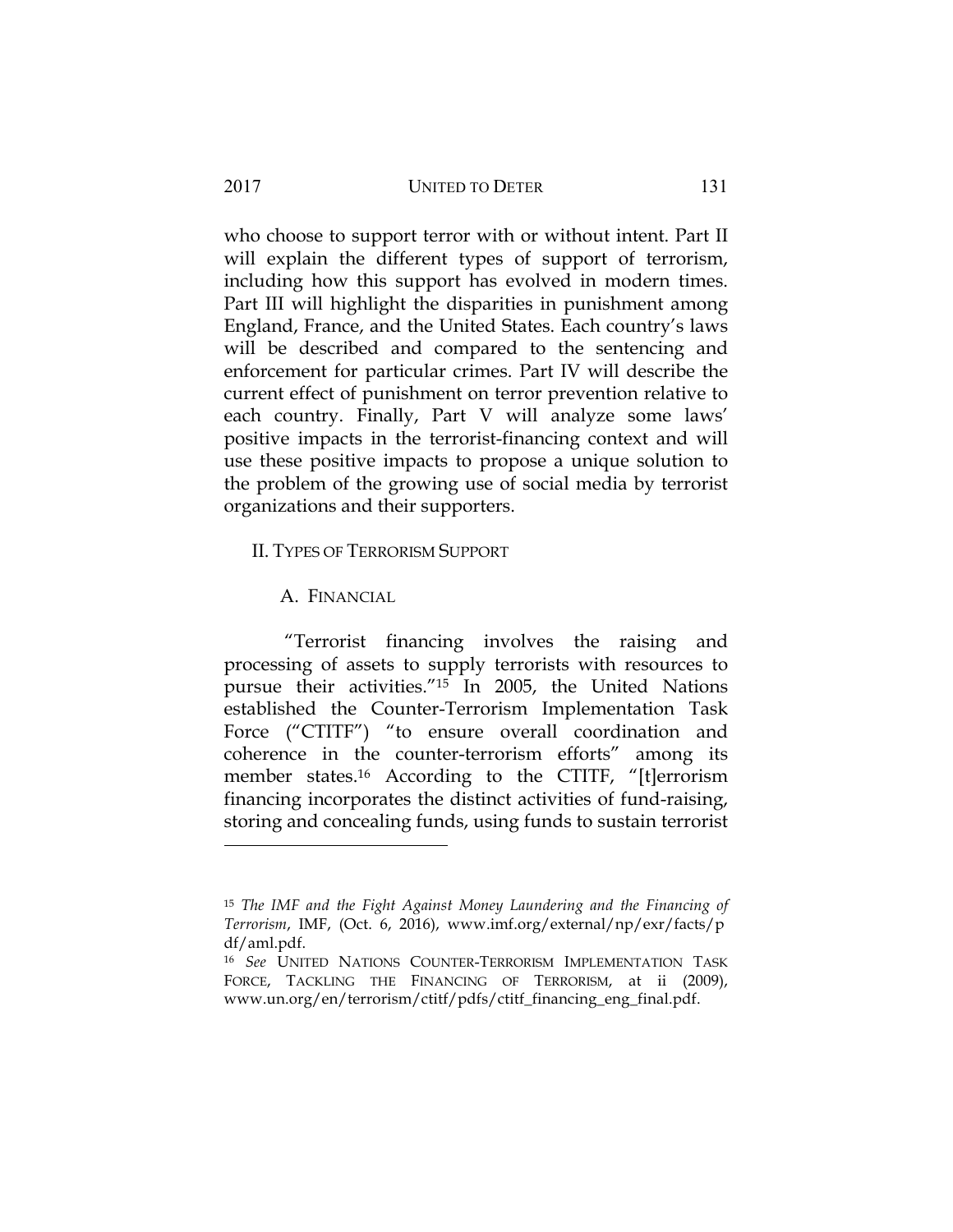organizations and infrastructure, and transferring funds to support or carry out specific terrorist attacks."<sup>17</sup>

The United Nations views funding of terrorist activities separately from terrorist acts.18 Although the International Institute for Counter-Terrorism recognizes that "one man's terrorist can be another man's freedom fighter,"19 financial support of a terrorist group or a terrorist activity is an international crime.20 In the five years after the United States began its "War on Terror" in 2001, the United States froze more than \$140 million in terrorists' assets worldwide in more than 1,400 bank accounts.<sup>21</sup> However, terrorism financers have adapted and have begun to hide financing through charity organizations and business fronts.22 Nations have adapted to catch terrorist financers, but punishment for these crimes varies from nation to nation.

<sup>17</sup> *Id*. at 3.

<sup>18</sup> *Id*. at 5 ("Making the financing of terrorism a legal offence separate from the actual terrorism act itself gives authorities much greater powers to prevent terrorism.").

<sup>19</sup> Boaz Ganor, *Defining Terrorism – Is One Man's Terrorist Another Man's Freedom Fighter?*, INT'L INST. FOR COUNTER-TERRORISM (Jan. 1, 2010), https://www.ict.org.il/Article/1123/Defining-Terrorism-Is-One-Mans-Terrorist-Another-Mans-Freedom-Fighter.

<sup>20</sup> *See The IMF and the Fight Against Money Laundering and the Financing of Terrorism*, *supra* note 15, at 1; UNITED NATIONS COUNTER-TERRORISM IMPLEMENTATION TASK FORCE, *supra* note 16, at 5.

<sup>21</sup> Eben Kaplan, *Tracking Down Terrorist Financing*, COUNCIL ON FOREIGN RELATIONS (Apr. 4, 2006), https://www.cfr.org/backgrounder/trackingdown-terrorist-financing.

<sup>22</sup> *Id*.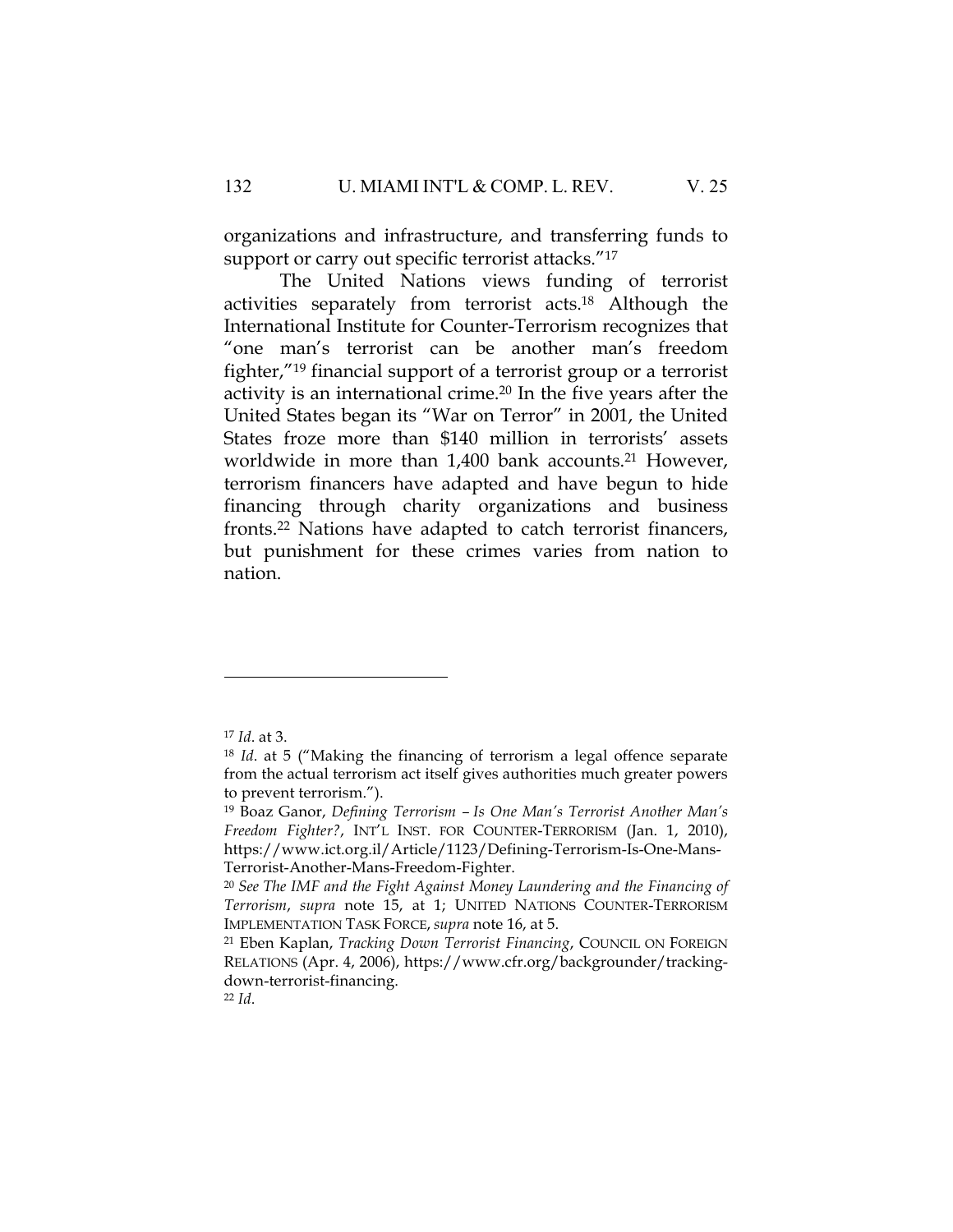## B. SOCIAL MEDIA

Social media "allows individuals to 'share information, ideas, personal messages, and other content ([such] as videos)' around the world" via the Internet.23 Popular social media platforms include Facebook, Twitter, YouTube, and Instagram.<sup>24</sup> "In 2013, it was estimated that one in four people worldwide used social networks, rising from 1.47 billion people in 2012 to 1.73 billion in 2013," and an estimated 2.55 billion people will be using social media by 2017.25 Social media is low cost and extremely easy to use and therefore enables users to spread information rapidly around the world.26

Terrorist groups, such as the Islamic State of Iraq and Syria ("ISIS"), exploit the use of social media for recruitment and support.27 In 2015, Michael Steinbach, the assistant director of the FBI's counterterrorism division, told the House Homeland Security Committee that "foreign terrorist[s] now ha[ve] direct access [to recruiting] . . . like never before[.]"28 A significant concern is that it takes only one sympathizer who reads terrorist propaganda on social media to carry out an attack anywhere in the world.29

<sup>23</sup> Paulina Wu, *Impossible to Regulate: Social Media, Terrorists, and the Role for the U.N.*, 16 CHI. J. OF INT'L L., 281, 283 (2015) (quoting *Social Media*, MERRIAM-WEBSTER.COM\_DICTIONARY,\_https://www.merriam-

webster.com/dictionary/social%20media (last visited Nov. 20, 2017)). <sup>24</sup> *Id*. at 286.

<sup>25</sup> *Id*. at 286-87 (footnotes omitted).

<sup>26</sup> *Id*. at 288.

<sup>27</sup> Ray Sanchez, *ISIS Exploits Social Media to Make Inroads in U.S.*, CNN (June 5, 2015, 8:04 AM), http://www.cnn.com/2015/06/04/us/isissocial-media-recruits/.

<sup>28</sup> *Id*.

<sup>29</sup> *Id*.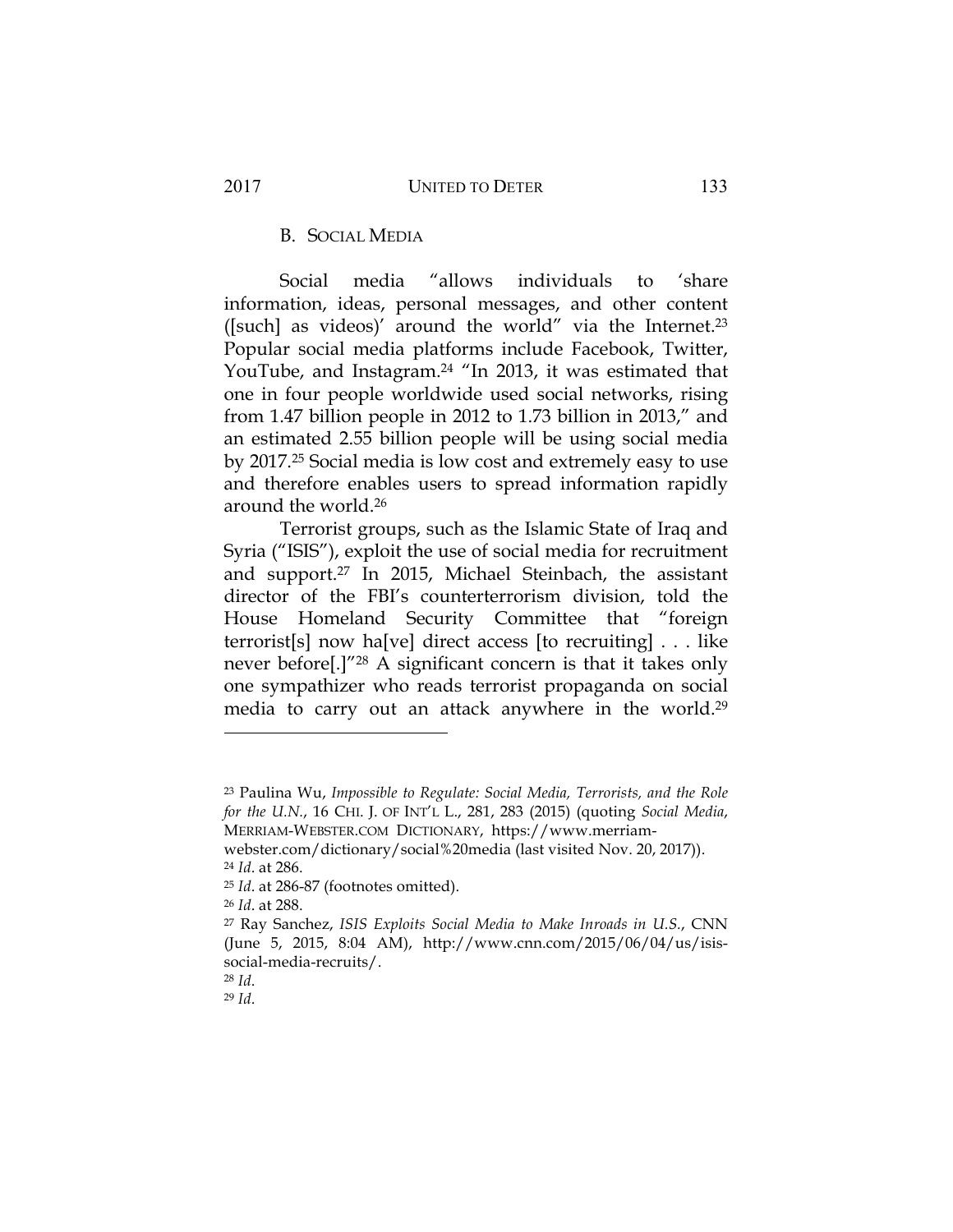Consequently, social media has become such an effective tool for terrorist groups.

As of 2015, approximately ninety percent of organized terrorism on the Internet was carried out through social media.30 Terrorists now have direct access to their target audience: young people susceptible to their propaganda.31 Through social media, terrorists can lead audiences to additional extremist websites, post execution videos, communicate and coordinate attacks, and promote propaganda to influence their audience to join their cause.32

Social media is a dangerous outlet for terrorism. It appears that terrorist groups have found a direct and effective way to communicate their messages and propaganda and spread their influence. If social media platforms such as Facebook, Twitter, YouTube, and Instagram know that their platforms are used to spread terror, are they consequently complicit in the ultimate outcome? If so, what type of punishment should they receive? What about individuals who "like" and "share" the propaganda on their own personal pages? Are they responsible for any consequences that may result?

<sup>30</sup> Wu, *supra* note 23, at 288 (footnote omitted).

<sup>31</sup> Maeghin Alarid, *Chapter 13 Recruitment and Radicalization: The Role of Social Media and New Technology*, U.S. DEP'T OF DEF., CTR. FOR COMPLEX OPERATIONS\_\_(May\_24,\_2016),\_http://cco.ndu.edu/News/Article/7802 74/chapter-13-recruitment-and-radicalization-the-role-of-social-mediaand-new-tech/.

<sup>32</sup> Wu, *supra* note 23, at 289 (footnote omitted).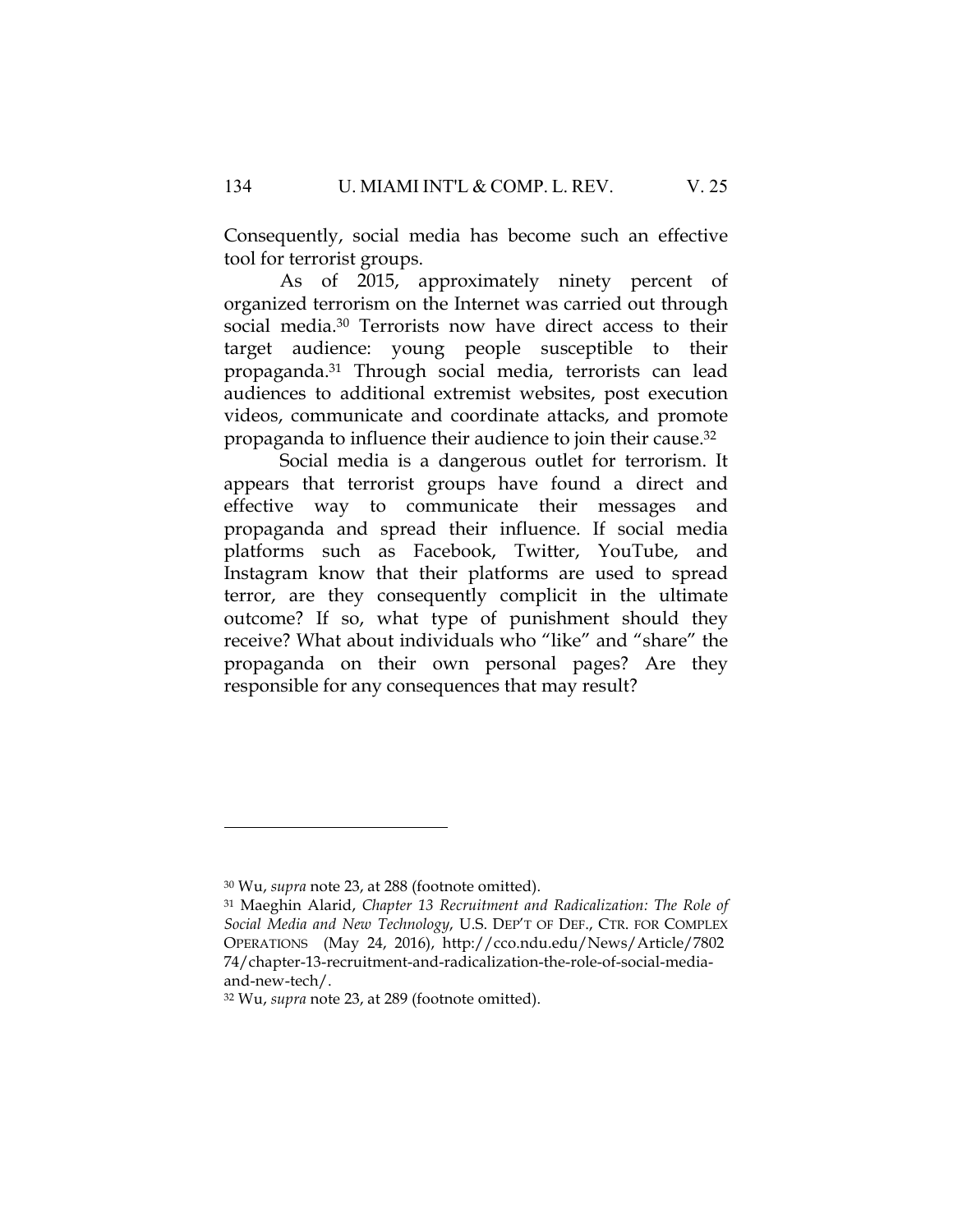#### III. DISPARITIES AMONGST NATIONS

Nations are aware of the different forms of terrorism support.<sup>33</sup> Yet, they differ in how they choose to combat financial and social media backing. Below is an examination of the similarities and differences in the laws and sentencing used to prosecute terrorism support in England, France, and the United States.

#### A. ENGLAND

The United Kingdom's legal response to terrorism consists of four primary acts of legislation: 1) The Terrorism Act 2000; 2) The Anti-Terrorism, Crime and Security Act 2001; 3) The Prevention of Terrorism Act 2005; and 4) The Terrorism Act 2006.34

In England, it is a criminal offense to invite another person to provide funds, receive funds, or provide funds themselves with the reasonable or actual knowledge that the funds will be used to support terrorist activities.<sup>35</sup> Additionally, it is an offense to be involved in a moneylaundering arrangement that results in terrorist funding.<sup>36</sup>

<sup>33</sup> *See* Meetings Coverage, Security Council, Speakers Focus on Online Recruitment Activity, Need to Implement Relevant Resolutions as Security Council Debates Threat of Global Terrorism, U.N. Meetings Coverage SC/12320 (Apr. 14, 2016), https://www.un.org/press/en/2 016/sc12320.doc.htm.

<sup>34</sup> *See generally* Geoffrey Bennett, *Legislative Responses to Terrorism: A View from Britain*, 109 PENN. ST. L. REV. 947 (2005); Terrorism Act 2006, c. 11, s. 1 (UK), https://www.legislation.gov.uk/ukpga/2006/11/introduction.

<sup>35</sup> *See, e.g.* Terrorism Act 2000, c. 11, s. 15(1)-(3) (UK), https://www.legislation.gov.uk/ukpga/2000/11/introduction. <sup>36</sup> *Id.* c. 11, s. 18(1)-(2).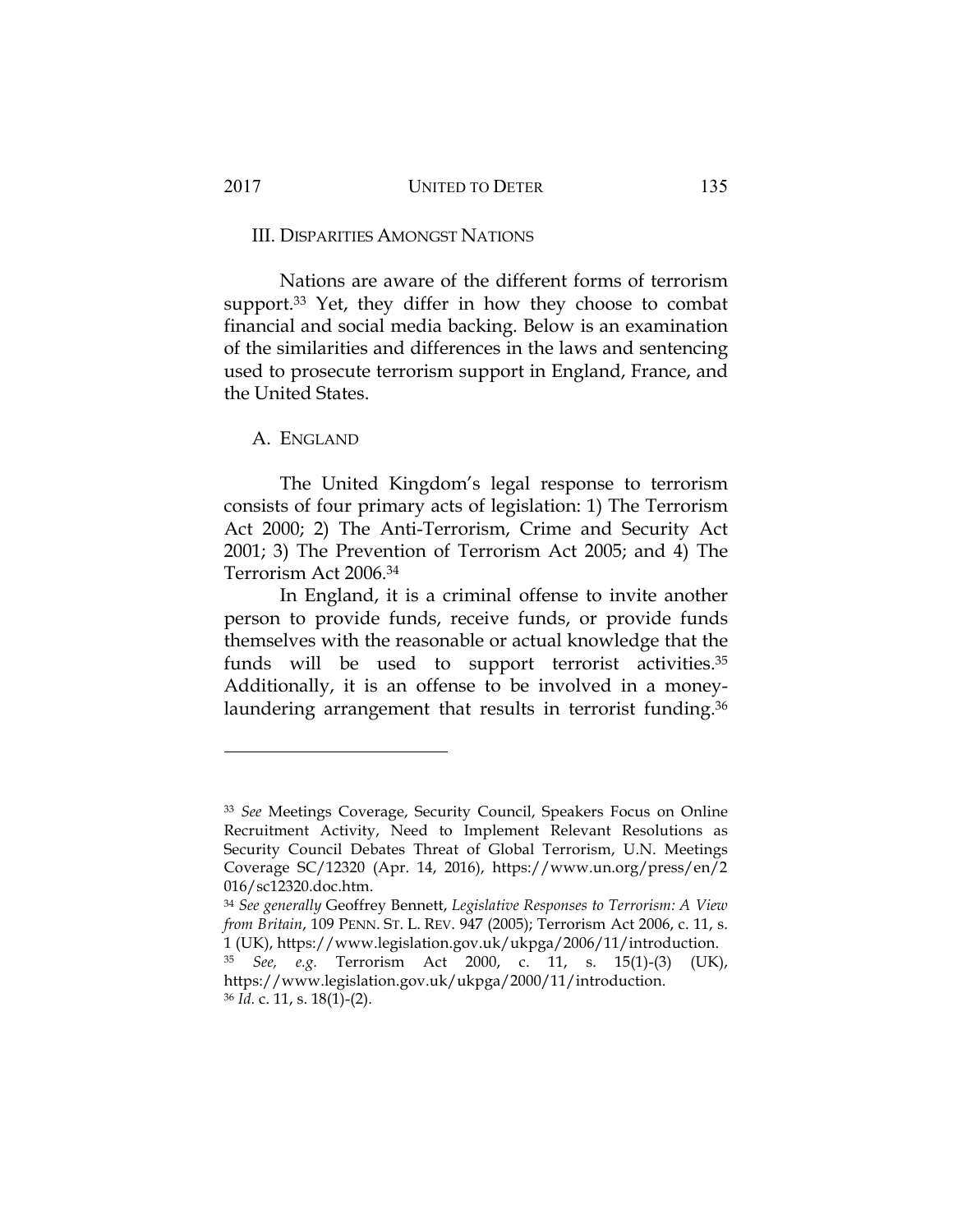Moreover, it is illegal for an individual to withhold information of terrorist funding that he or she has been made aware of through his or her business, profession or employment.37 In England, cash used to fund terrorist activities can be seized for 48 hours, or forfeited completely by a Magistrate's Court order.38

A conviction in the U.K. of financing terror or money laundering for terrorist activities, is subject to a maximum of 14 years in prison or an unlimited fine or both.39 However, there are very few convictions. Between September 11, 2001 and December 31, 2007 only 17 percent of all charges made under the Terrorism Act 2000 were due to financial crimes.40 Additionally, only 11 people were convicted under sections 15-19 of the Terrorism Act 2000 between September 2001 and 2009.41 The low number of prosecutions can be partly attributed to Part III of the Terrorism Act 2000, which forces the prosecution to prove the terrorist element.42 Evidence demonstrating that the individual charged knew or reasonably should have known that his or her actions were contributing to a terrorist activity or organization is rare. Due to the small number of prosecutions, the only sentencing guideline for these offenses is section 30 of the Counter-Terrorism Act, which states that "if an offense has a terrorist connection the court must treat that as an aggravating factor and sentence accordingly."43

- <sup>38</sup> The Anti-Terrorism Crime and Security Act 2001, c.24, Schedule 1. <sup>39</sup> KAREN HARRISON & NICHOLAS RYDER, *THE LAW RELATING TO FINANCIAL CRIME IN THE UNITED KINGDOM* 53 (2016).
- <sup>40</sup> *Id*.

<sup>37</sup> *Id.* c. 11, s. 19(1).

<sup>41</sup> *Id.*

<sup>42</sup> *Id*.

<sup>43</sup> *Id.* at 53, 54.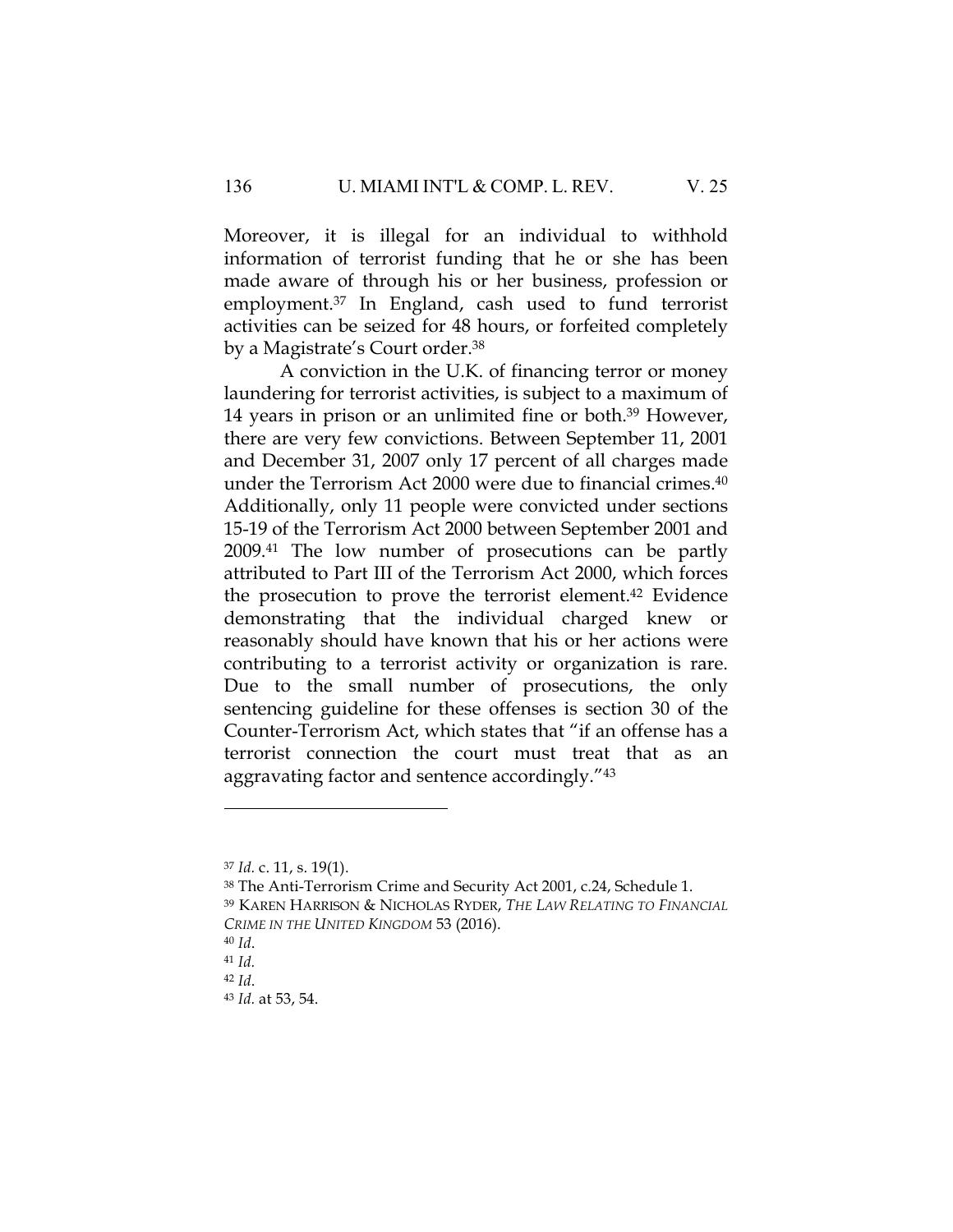Additionally, it is a criminal offense in Britain to publish statements, that directly or indirectly encourage others to commit acts of terrorism.44 This includes statements that 'glorify' terrorism, which may be understood as attempts to encourage others to commit terrorist acts.45 A person convicted of this offense faces a maximum of seven years in prison, a fine, or both.46

Since 2010, the English government has censored over 90,000 pieces of terrorist related material on social media.<sup>47</sup> The U.K. police created The Counter Terrorism Internet Referral Unit in 2010 to remove unlawful material from the Internet.48 The unit is able to take down Internet material that incites or glorifies terrorist acts pursuant to section 3 of the Terrorism Act 2006.49 Government authorities in the U.K. also encourage social media companies to cooperate by removing and referring terrorist activities on their social media sites to law enforcement.50

B. FRANCE

Money laundering and terrorist financing is addressed in Article 324-1 of France's penal code.51 Although the code

<sup>44</sup> Terrorism Act 2006, c.11, s.1.

<sup>45</sup> *Id.* 

<sup>46</sup> *Id*. at (7)(a).

<sup>47</sup> Jon Stone, *Counter-terror police have censored 90,000 pieces of terrorist material on social media,* THE INDEPENDENT (June 19, 2015), http://www.independent.co.uk/news/uk/politics/counter-terror-copshave-censored-90000-pieces-of-terrorist-material-on-social-media-10330810.html.

<sup>48</sup> *Id*.

<sup>49</sup> *Id*.

<sup>50</sup> *Id*.

<sup>51</sup> C PÉN. Article 324-1.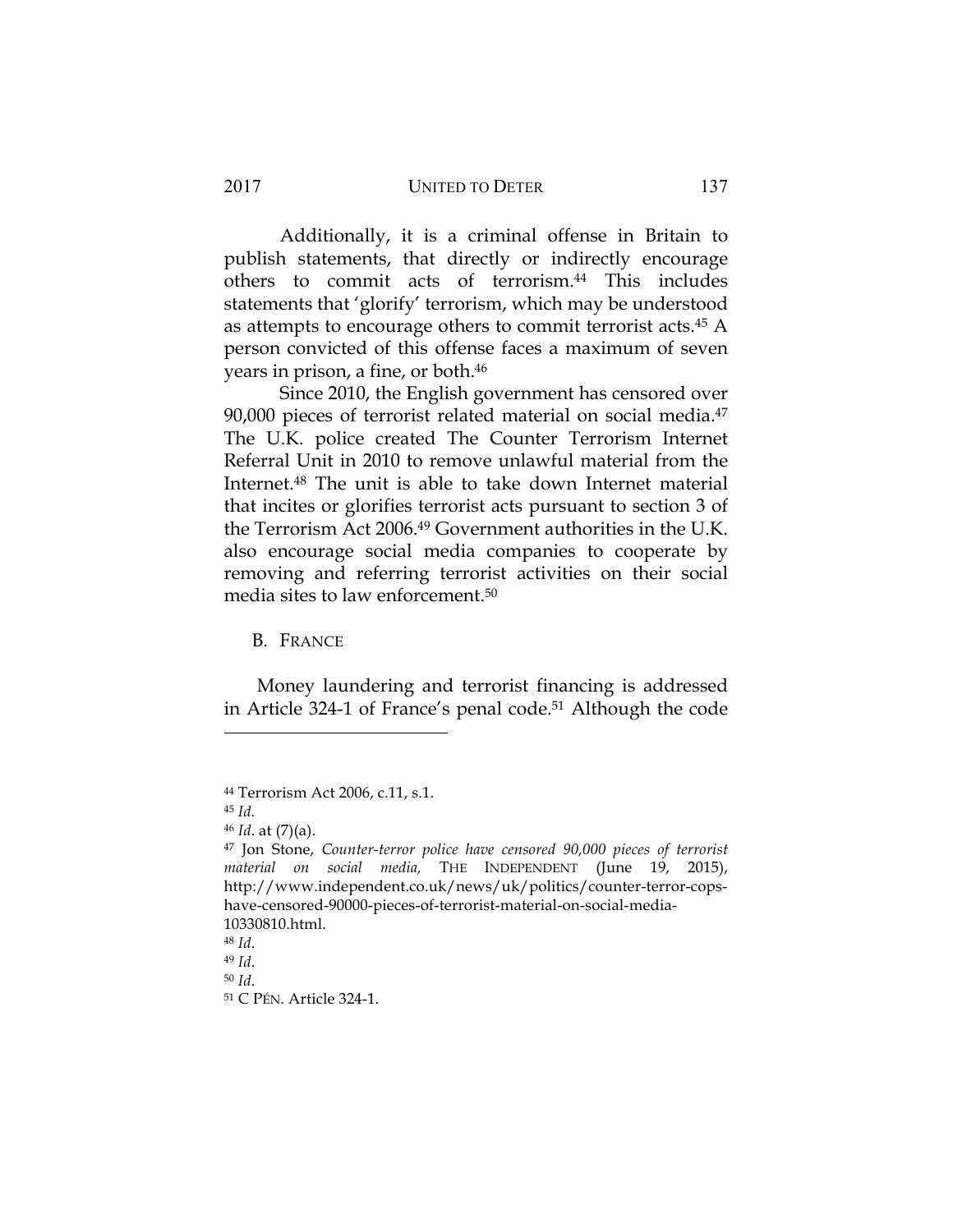is directed at money laundering generally, it is used to address the financing of terrorism as well.<sup>52</sup> "Certain professions and organizations are subject to a due diligence requirement, under which they have to produce declarations of suspicion concerning operations they find suspect."53 Therefore, this regulatory requirement of French organizations and business requires oversight that may detect possible terrorist financing. Article 421-2-2 of the French Penal Code is also used to combat money laundering and terrorist financing;<sup>54</sup> this section criminalizes:

> "financ[ing] a terrorist organization by providing, collecting or managing funds securities or property of any kind, or by giving advice for this purpose, intending that such funds, security or property be used, or knowing that they are intended to be used, in whole or in part, for the commission of any of the acts of terrorism [listed in the penal code], irrespective of whether such an act takes place."55

The penalty for money laundering and terrorist financing is 5-7 years imprisonment and a fine.56 French authorities also

<sup>52</sup> *See generally France and the fight against money-laundering, financing of terrorism and corruption*, FRANCE DIPLOMATIE (October 2014), http://www.diplomatie.gouv.fr/en/french-foreign-policy/defencesecurity/money-laundering-and-corruption/article/france-and-thefight-against-money.

<sup>53</sup> *Id*. <sup>54</sup> *Id*.

<sup>55</sup> C PÉN. Article 421-2-2.

<sup>56</sup> C PÉN. Article 324-1; 421-2-3.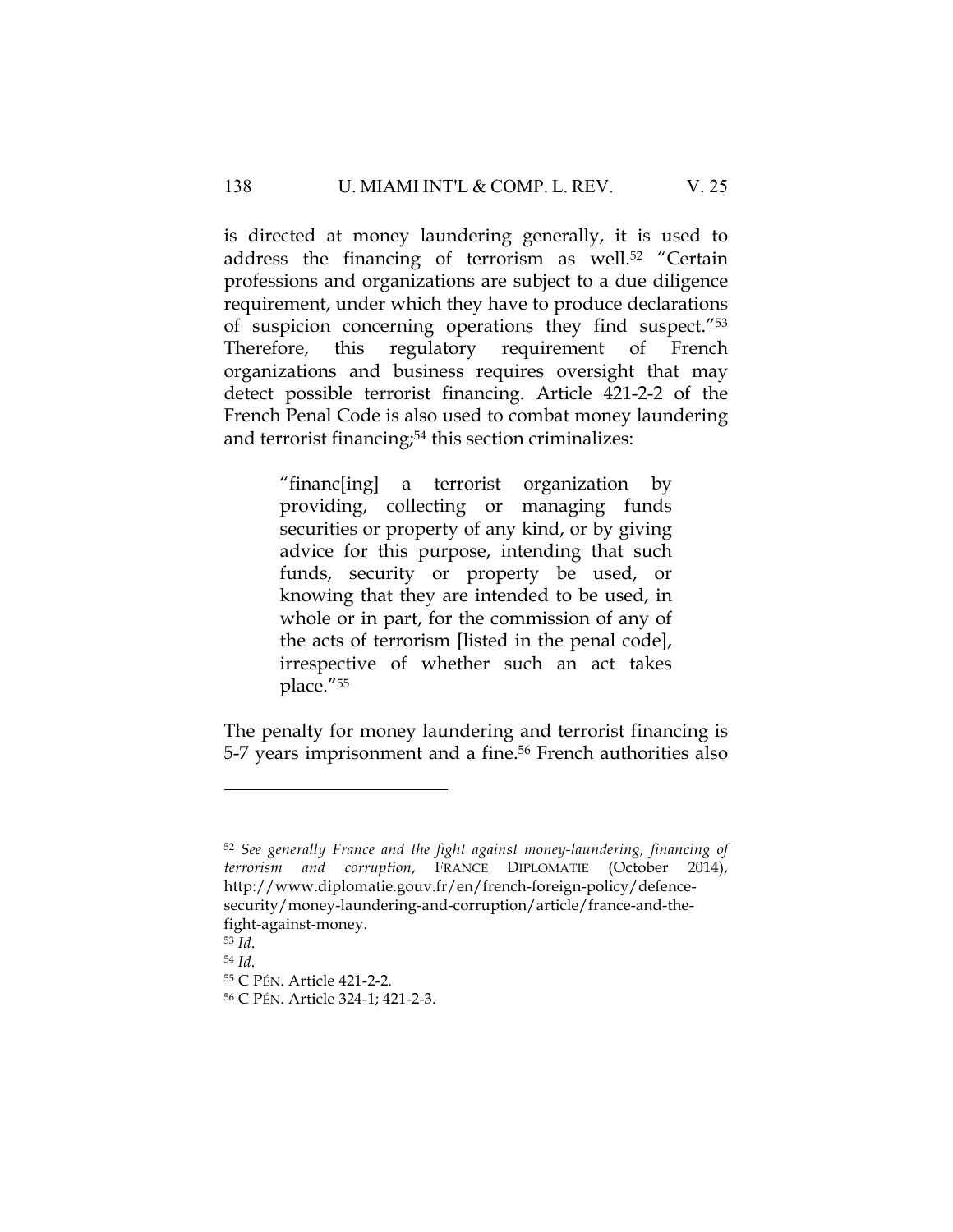cooperate with international organizations to combat money laundering and terrorist financing.<sup>57</sup>

Further, publicly condoning acts of terrorism is a crime under Article 421-2-5 of the French Criminal Code punishable by up to 5 years imprisonment and a fine.58 The penalty is even more severe if the crime is committed online—punishable by up to 7 years in prison.<sup>59</sup> Additionally, Article 421-2-5-2 of the French Penal Code criminalizes the habitual consultation of websites endorsing terrorism, with exceptions to those who visit the websites in good faith.60 On February 9, 2015 France passed a decree allowing the French government to "block websites accused of promoting terrorism and publishing child pornography, without seeking a court order."61 Under the law, internet service providers "must take down offending websites within 24 hours of receiving a government order."<sup>62</sup> France's President at the time, Francois Hollande, stated that the law makes companies like Facebook "accomplices" to terrorism.63

 $\overline{a}$ 

<sup>63</sup> *Id*.

<sup>57</sup> *Id.* 

<sup>58</sup> C PÉN. Article 421-2-5-2.

<sup>59</sup> *Id*.

<sup>60</sup> *Id*.

<sup>61</sup> *See* Amar Toor, *France Can Now Block Suspected Terrorism Websites Without a Court Order,* THE VERGE, (Feb. 9, 2015), http://www.theverge.com/2015/2/9/8003907/france-terrorist-childpornography-website-law-censorship. <sup>62</sup> *Id*.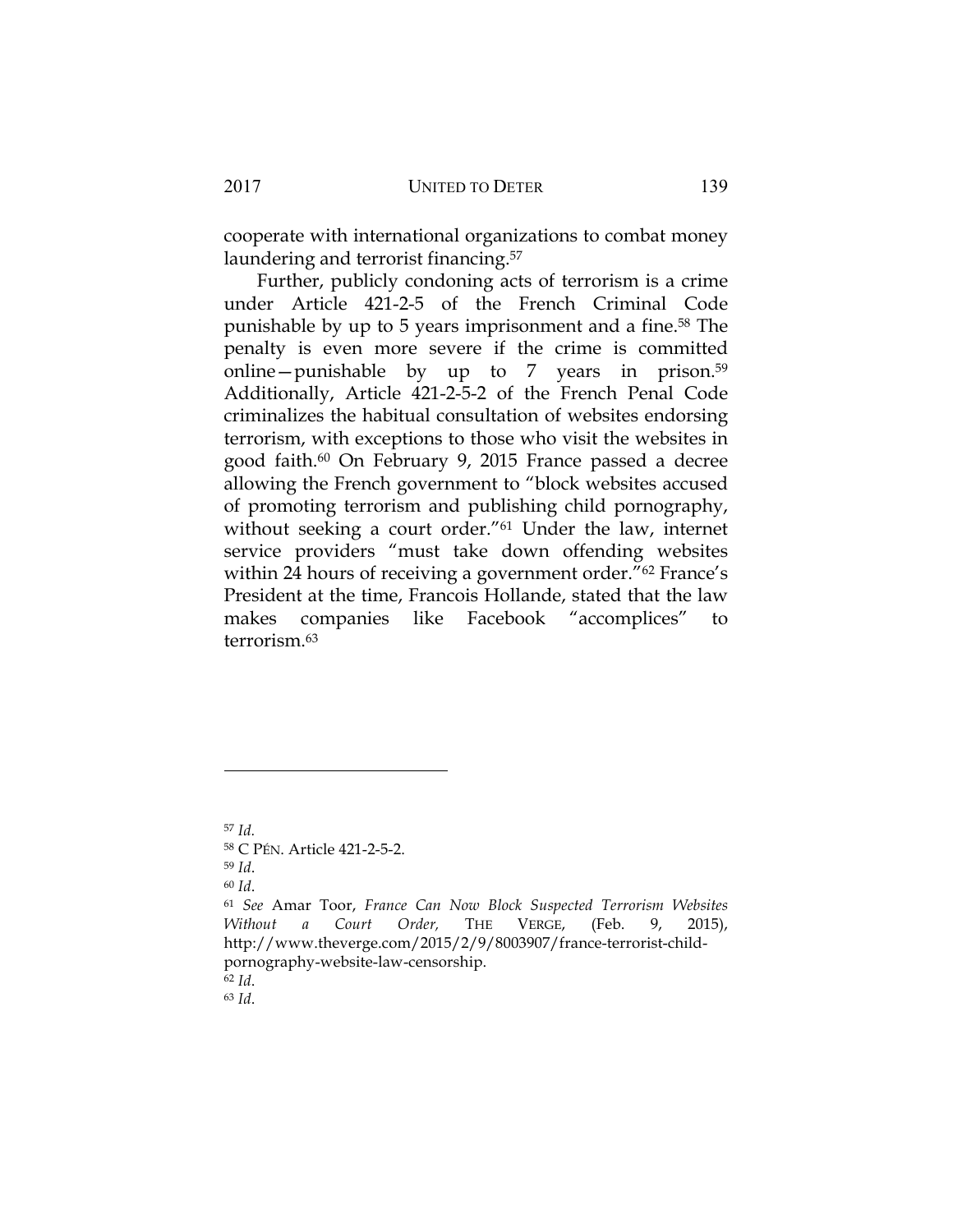# C. THE UNITED STATES

In the United States, "[t]he primary statutes used to charge terrorist financing and facilitation are codified in section 18 U.S.C. §§ 2339A–2339D (the material support and terrorist financing statutes), section 50 U.S.C. §§ 1701–05 (the International Emergency Economic Powers Act (IEEPA)), and section 18 U.S.C. § 1956(a)(2)(A) (international money laundering)."64 In the United States, any person who:

> "directly or indirectly, unlawfully and wilfully provides or collects funds with the intention that such be used, or with the knowledge that such funds are to be used, in full or in part, in order to carry out [a terrorist attack] shall be punished."65

If convicted the offense carries a fine or a prison sentence of up to 20 years or both.<sup>66</sup>

The United States Department of Justice encourages Assistant U.S. Attorneys to charge terrorist financing under multiple illegal financing statutes, not just statutes specifically related to terrorism, because the "knowing" and "intent" elements to "carry out" a terrorist activity of section 18 U.S.C. § 2239C are hard to prove.67 Charging under multiple statutes leaves more room to attach the appropriate

<sup>64</sup> *See generally* U.S. Dep't of Justice, United States Attorneys' Bulletin, *Terrorist\_Financing*,\_Vol.\_62.\_5,\_9\_(2014),\_https://www.justice.gov/site s/default/files/usao/legacy/2014/09/23/usab6205.pdf [hereinafter *Terrorist Financing*].

<sup>65</sup> 18 U.S.C. § 2339C (a)(1)(A-B) (2012).

<sup>66</sup> *Id*. at (d)(1).

<sup>67</sup> *Terrorist Financing*, *supra* note 66 at 9.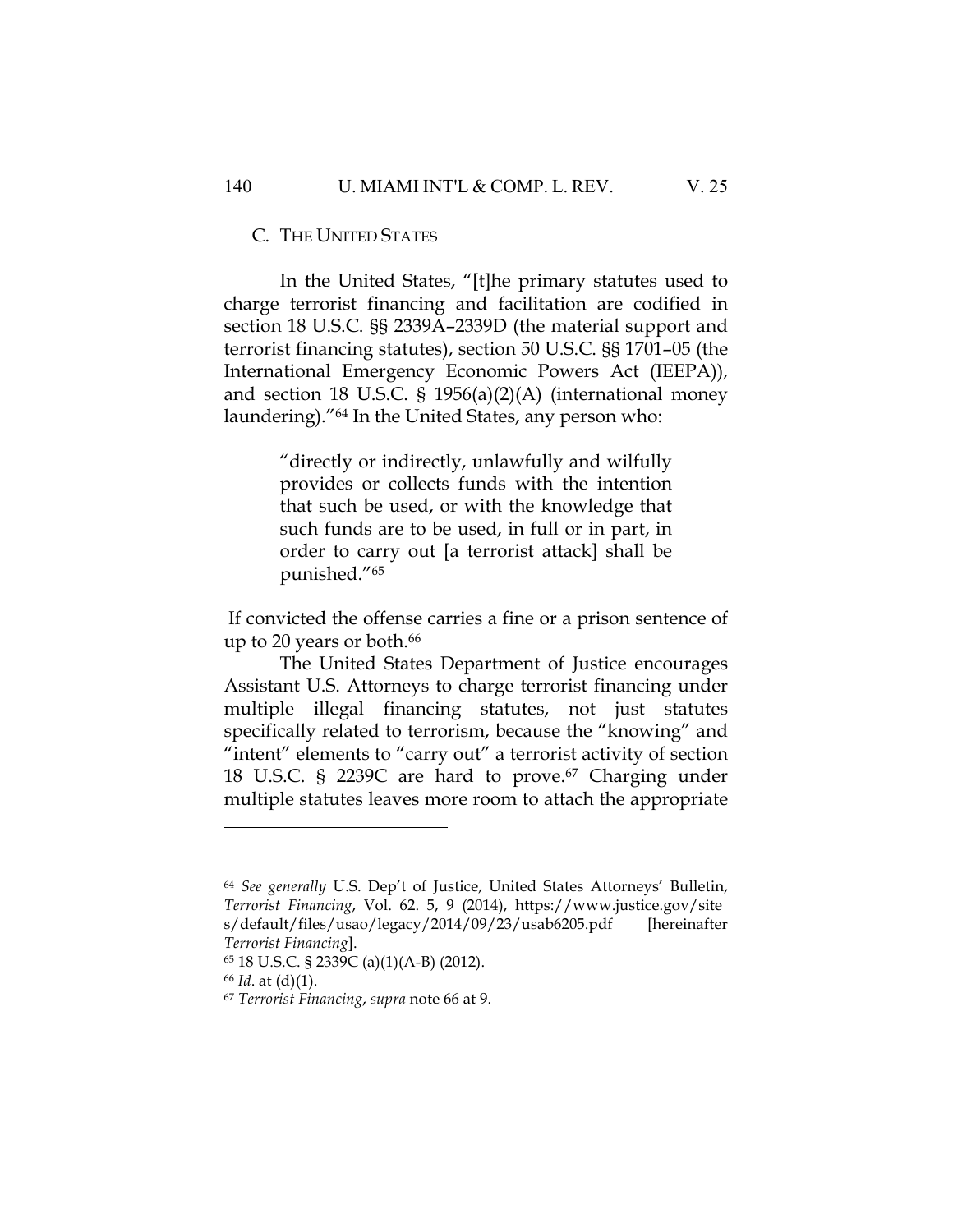charging language.68 Conviction under section 18 U.S.C. § 2239A-D carries a sentence of anywhere from 10 years to life.<sup>69</sup>

Conversely, the United States has no comprehensive legislation to combat the use of social media by terrorist groups. However, there have been instances where Facebook and Twitter have actively deleted accounts for posting graphic material.70 For example, on August 19, 2014 ISIS posted the beheading of American journalist James Foley on YouTube and then again on Twitter.<sup>71</sup> The next day Twitter CEO, Dick Costolo promised his company would actively pursue the removal of accounts.72 However, a short time after Costolo's statement, four more ISIS beheadings were posted on Twitter and four months later ISIS executions reached their peak on the social site.73

Nevertheless, there has been some progress. In the first half of 2017, Twitter alone shut down nearly 300,000

<sup>68</sup> *Id.* at 5, 11.

<sup>69</sup> *Id*.

<sup>70</sup> *See generally* Yigal Carmon and Steven Stalinsky, *Terrorist Use of U.S. Social Media is a National Security Threat,* FORBES (JAN. 30, 2015), http://www.forbes.com/sites/realspin/2015/01/30/terrorist-use-of-us-social-media-is-a-national-security-threat/#668dc94d12d0.

<sup>71</sup> *See* Chelsea J. Carter, *Video Shows ISIS Beheading U.S. Journalist James Foley,\_*CNN\_NEWS,\_(Aug.\_20,\_2014),\_http://www.cnn.com/2014/08/19 /world/meast/isis-james-foley/index.html; *see also* PBS NEWS, *Journalist*  James Foley Reportedly Killed by Islamic State Group, (Aug. 19, 2014), https://www.pbs.org/newshour/world/journalist-james-foley-killediraq.

<sup>72</sup> Carmon & Stalinsky, *supra* note 73. <sup>73</sup> *Id*.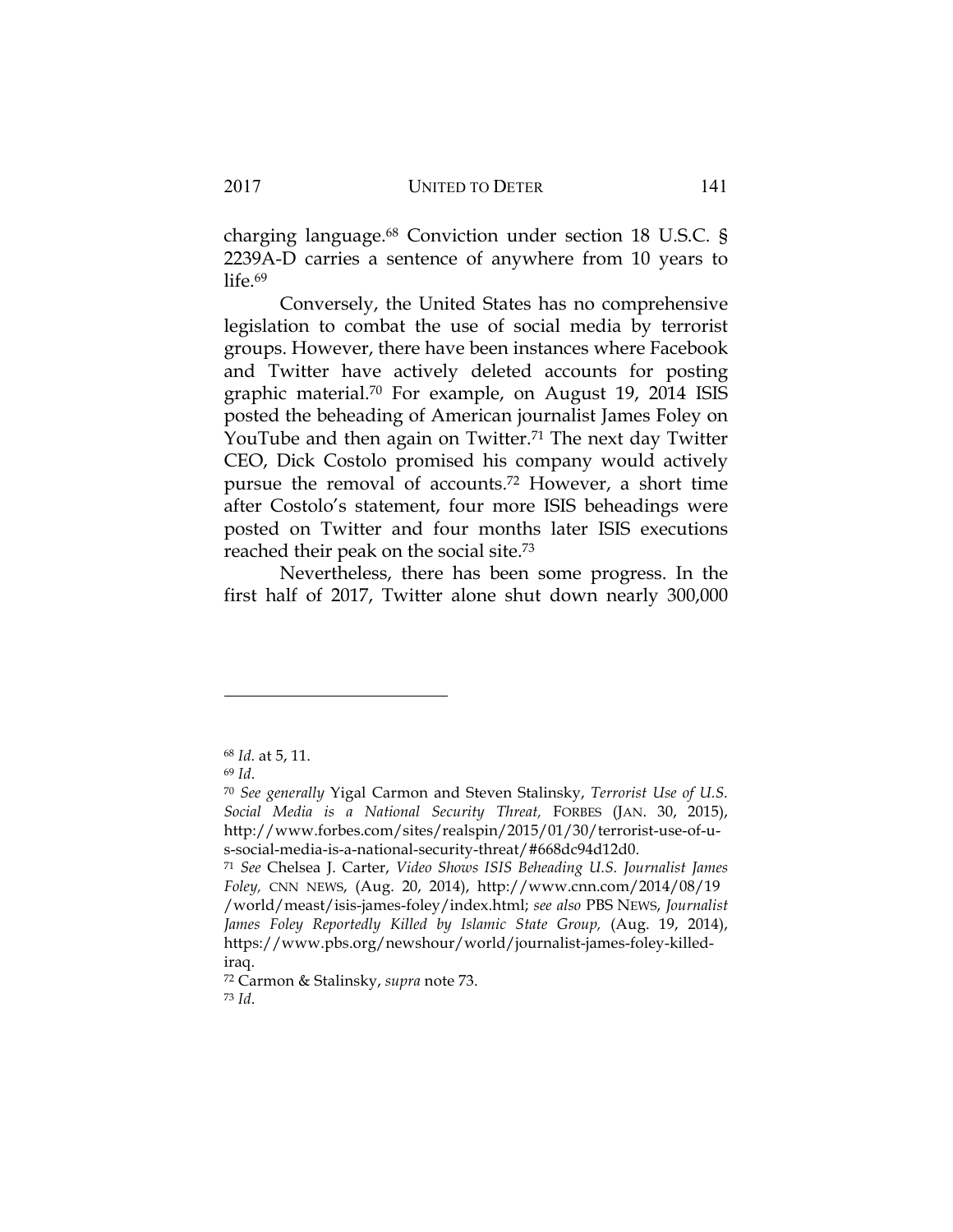terrorism-related accounts.74 Additionally, "Facebook has developed new artificial intelligence programs to identify extremists posts . . . ."75 However, terrorist accounts usually resurface under different names at a faster pace than social media outlets (armed with manpower oversight) can handle.<sup>76</sup> "The terrorists behind such accounts are hard to identify because they often sign into the [social media] platforms through virtual private networks, or VPNs, hiding their identities and locations."77

In December of 2015, the United States House of Representatives passed the Combat Terrorist Use of Social Media Act to ameliorate the lack of direction and effectiveness in the fight against terrorists' use of social media.78 The bill requires the President of the United States to create a strategy to combat terrorism on social media and to present social media related training for law enforcement to Congress.79 Yet, the U.S. Senate has not approved the bill. Over the summer of 2015, Facebook and Twitter pushed back against the Senate's proposals to require the companies to alert federal authorities of suspected terrorist activity on their sites.80

<sup>74</sup> Jim Rutenberg, *Terrorism Is Faster Than Twitter,* N.Y. TIMES, (Nov. 5, 2017),https://www.nytimes.com/2017/11/05/business/media/terroris m-social-networks-freedom.html.

<sup>75</sup> *Id*.

<sup>76</sup> *Id*.

<sup>77</sup> *Id*. 78 *See* Combat Terrorist Use of Social Media Act of 2015, H.R. 3654, 114th Cong. (2015).

<sup>79</sup> Combat Terrorist Use of Social Media Act of 2015, H.R. 3654, 114th Cong. § 2 (a)(b)(1-6) (2015).

<sup>80</sup> *See generally* Brian Mastroianni, *Could Policing Social Media Help Prevent Terrorist\_Attacks?,\_*CBS\_NEWS,\_(Dec.\_15,\_2015),\_http://www.cbsnews.c om/news/could-policing-social-media-prevent-terrorist-attacks/.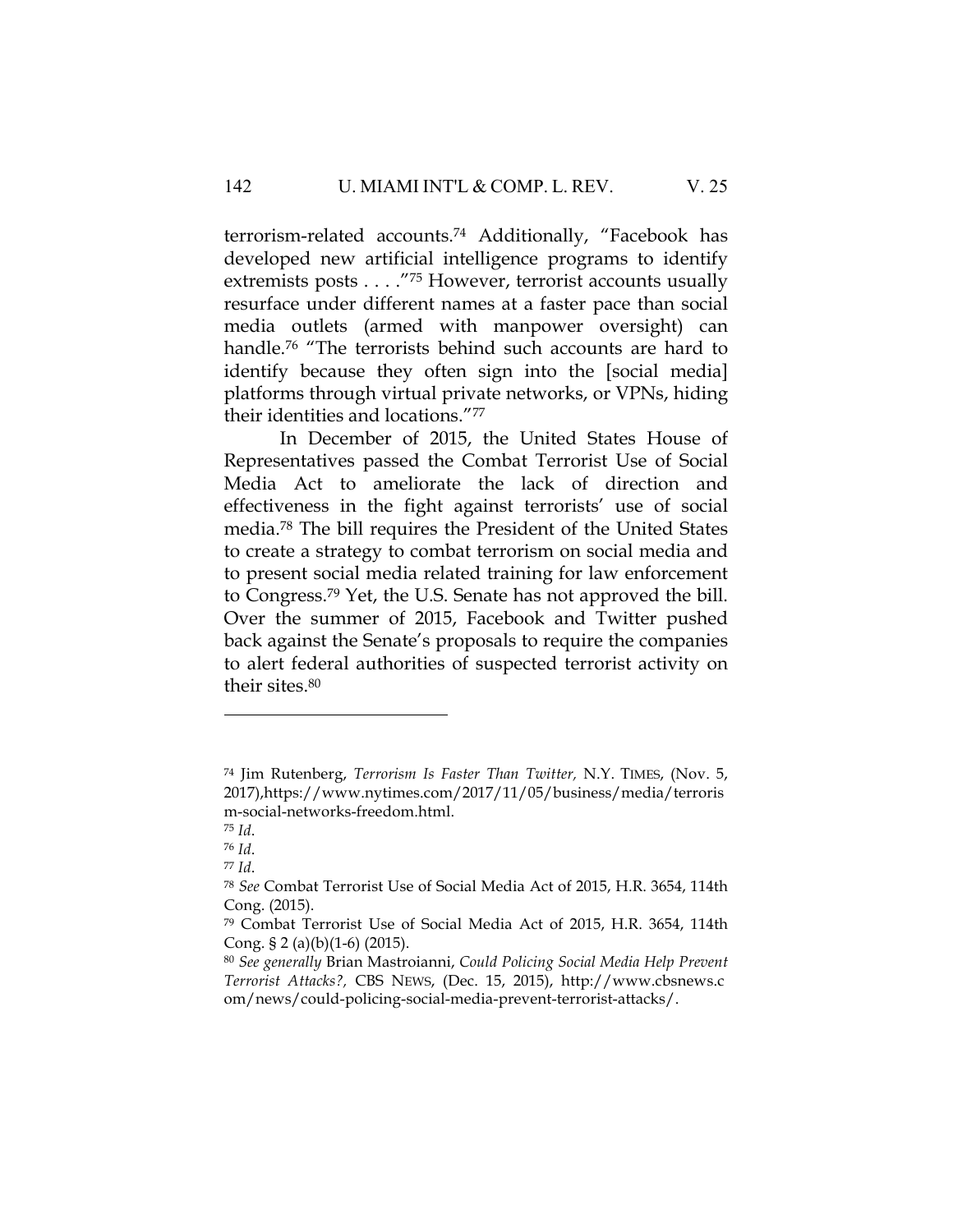### IV. THE EFFECT OF THE LAWS

#### A. ENGLAND

Have the sentencing laws and enforcement procedures in England, France, and the United States put in place to combat financial support terrorism and social media use by terrorist organizations had any positive affect? To determine the answer to this question, the measure of the effect must be defined. For the purposes of this analysis, this note will consider acts of terror as a consequence and spawn of support through financial money-laundering and social media recruitment.

In the U.K., the choice of priority given to investigation of terrorist related money-laundering activity is determined by British law enforcement agencies.<sup>81</sup> There were only seventeen convictions under the U.K.'s terrorism financing laws from 2001 to 2014; however, this number is not fully reflective of the number of terrorism financers who are caught and punished.82 Some terrorist financing activities involved other crimes, and in connection, British law enforcement authorities chose to punish suspects under the crime carrying the harsher punishment.83 Additionally, financers are sometimes prosecuted under non-terrorist specific money-laundering legislation.<sup>84</sup>

<sup>81</sup> UM Treasury & Home Office, *UK national risk assessment of money laundering and terrorist financing*, ¶ 4.2, at 23 (October 2015), https://www.gov.uk/government/uploads/system/uploads/attachme nt\_data/file/468210/UK\_NRA\_October\_2015\_final\_web.pdf.

<sup>82</sup> *Id*. ¶ 11.7, at 90.

<sup>83</sup> *Id*.

<sup>84</sup> *Id*.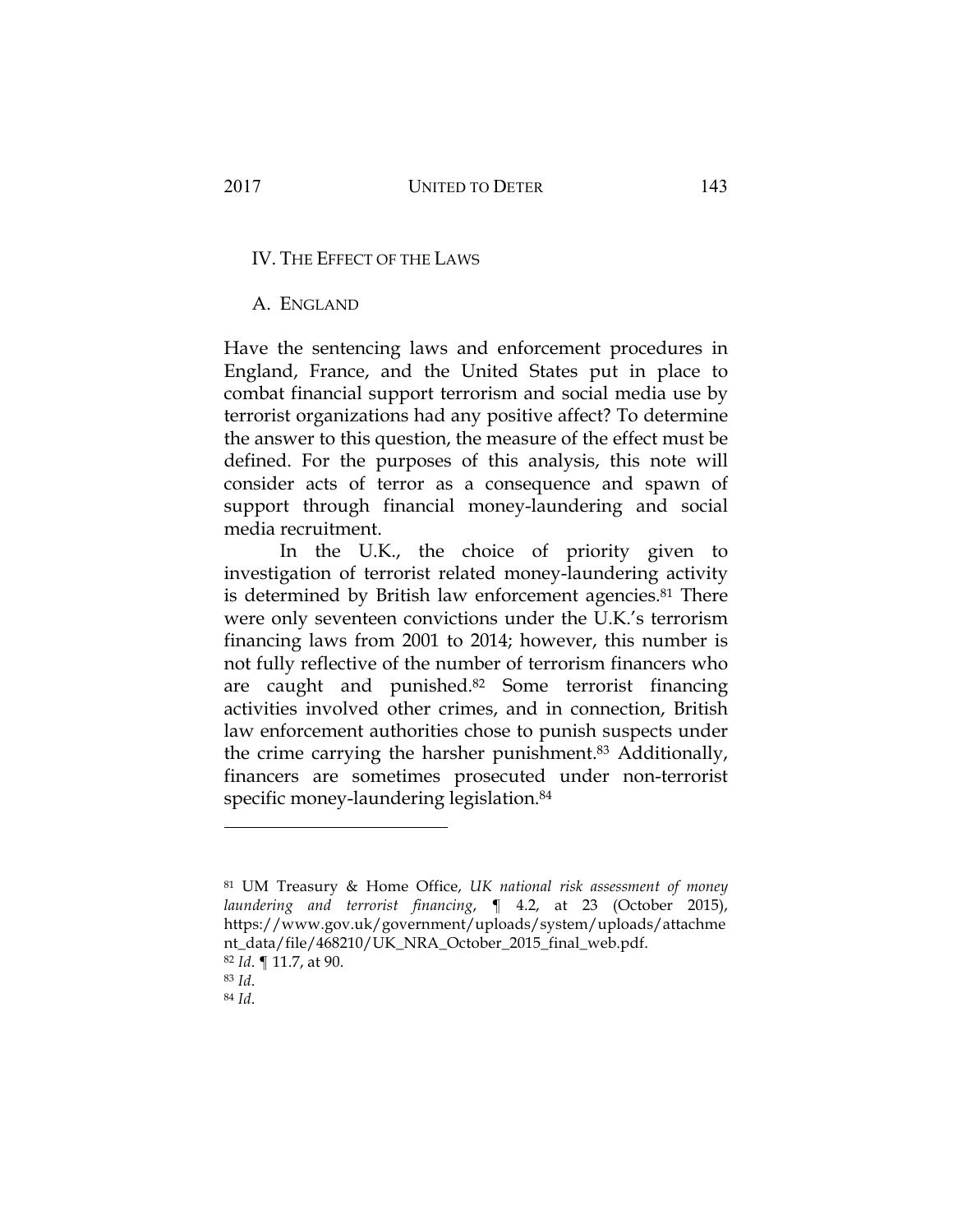In England, if a person is suspected of terrorist activity and financing, the English government can freeze his or her assets pursuant to the Terrorist Asset Freezing Act of 2010. This act was implemented in accordance with the UN Security Council and European Community regulations.85 British authorities only need a to have a reasonable belief that the suspect is involved in terrorist financing to freeze a suspect's assets. In addition, the asset freeze must be considered necessary for purposes connected with protecting the public from terrorism.<sup>86</sup>

However, when it comes to social media, British lawmakers believe that sites such as Facebook and Twitter, are "consciously failing" at preventing terrorist propaganda from spreading on their platforms. $87$  In 2016, the U.K. Parliament's Home Affairs Select Committee conducted an investigation to examine the recruitment efforts of various terrorist organizations.88

Lawmakers concluded that social media platforms have become recruiting grounds for terrorists.<sup>89</sup> These lawmakers wrote that companies like Facebook and Twitter "must accept that the hundreds and millions in revenues generated from billions of people using their products needs to be accompanied by a greater sense of responsibility and ownership for the impact that extremist material on their

<sup>88</sup> *Id*. 89 *Id*.

<sup>85</sup> *Id.* ¶ 11.8 at 90.

<sup>86</sup> *Id.* ¶ 11.9, at 90.

<sup>87</sup> Andrew Blake, *Social Media companies 'consciously failing' in fight against terrorism:\_U.K\_report*,\_WASHINGTON\_TIMES,\_(Aug.\_25,\_2016),\_http://w ww.washingtontimes.com/news/2016/aug/25/uk-reports-accusessocial-media-companies-consciou/.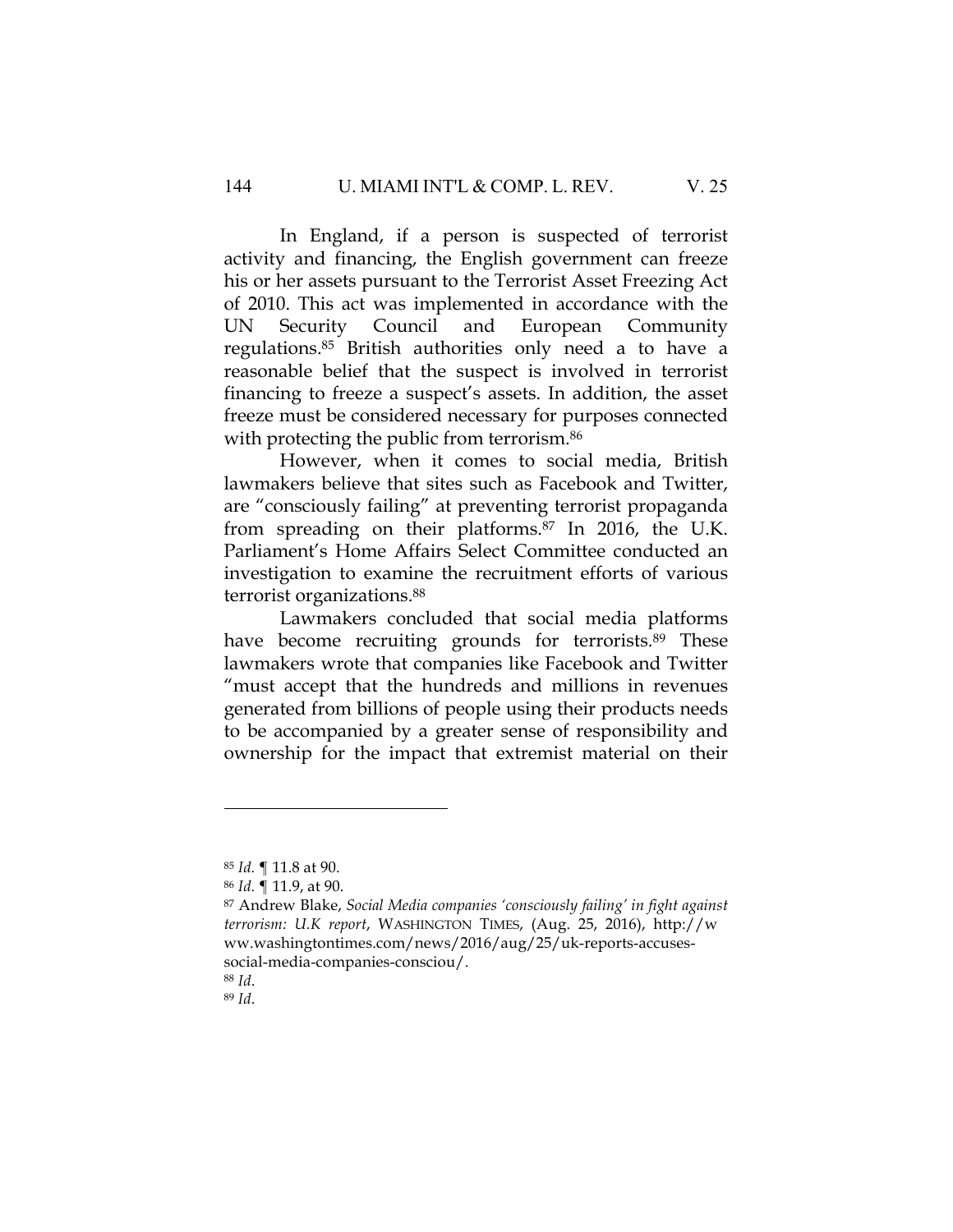sites is having."90 They reported that the sites are undermanned in terms of finding and locating extremist accounts and Twitter does not actively report terrorist propaganda.91 However, social media platforms defend their efforts.

Moreover, they are not legally obligated to find and report everything that is written or posted on their platforms. Yet, British lawmakers concluded in a 2016 report that regulations should be in place that equate the same laws from print to social media: "[i]n short, what cannot appear legally in the print or broadcast media, namely inciting hatred and terrorism, should not be allowed to appear in social media."92

In December 2016, Alex Younger, the head of the U.K.'s overseas intelligence agency M16, "described the threat posed by groups such as the Islamic State or its sympathizers as 'unprecedented.'"93 However, there have only been two terrorist-related incidents since the 2005 London bombing as of the authoring of this note (an al-Qaida inspired murder in 2013, and the Westminster attack of 2017).94 This can be attributed to British intelligence agencies innate abilities to infiltrate money laundering and terrorist support schemes.<sup>95</sup>

<sup>90</sup> *Id*.

<sup>91</sup> *Id*.

<sup>92</sup> *Id*.

<sup>93</sup> *See generally* Ewen MacAskill, *The U.K. is at High Risk of a Terror Attackbut How Has It Avoided One so Far?* THE GUARDIAN, (Dec. 22, 2016), https://www.theguardian.com/uk-news/2016/dec/22/the-uk-is-athigh-risk-of-a-terror-attack-but-how-has-it-avoided-one-so-far. <sup>94</sup> *Id*. 95 *Id*.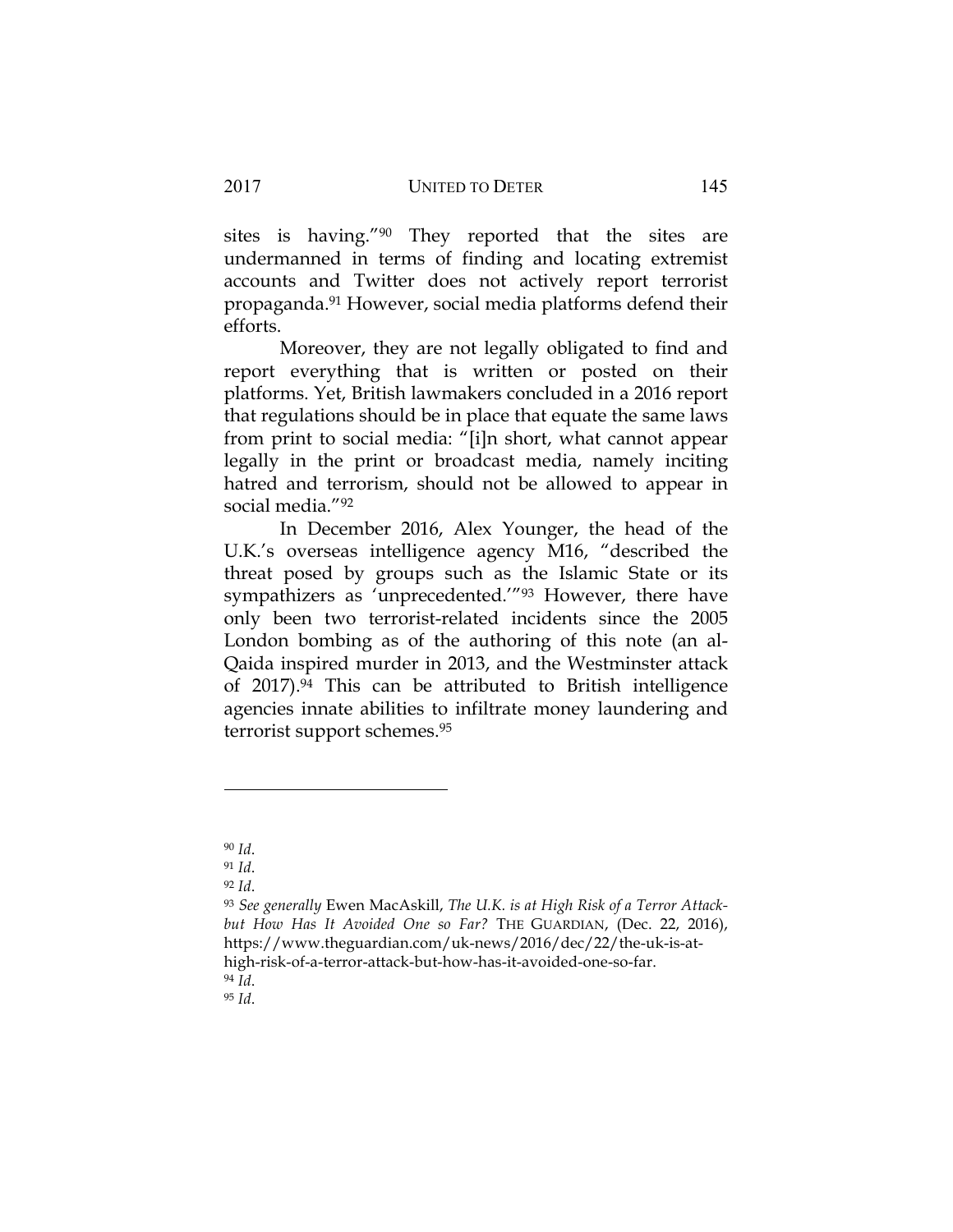Additionally, after the London bombings, English intelligence agencies focused their efforts on the entire region of the U.K. not just major cities in the U.K.<sup>96</sup> This undoubtedly made it harder for terrorism supporters to flourish and accomplish their goals. It can be inferred that with intelligence dispersed throughout the region, infiltration into terrorist networks is markedly easier. Likewise, after the London bombing of 2005, intelligence agencies within the U.K. opened their lines of communication and cooperation with each other and expanded their number of personnel.<sup>97</sup>

B. FRANCE

In France, there is a "requirement for all persons transporting money, securities or stocks worth more than \$10,582.50 to declare it to customs."98 Additionally, there are certain professions and organizations subject to the due diligence requirement under French law in which they are required to produce information regarding suspicious financing activities.99 France works closely with international organizations directed at combating the financing of terrorist organizations, and complies with United Nations resolutions

<sup>96</sup> *Id*.

<sup>97</sup> *Id*.

<sup>98</sup> *See generally France and the fight against money-laundering, financing of terrorism and corruption,* FRANCE DIPLOMATIE, (Oct. 2014), http://www.diplomatie.gouv.fr/en/french-foreign-policy/defencesecurity/money-laundering-and-corruption/article/france-and-thefight-against-money <sup>99</sup> *Id*.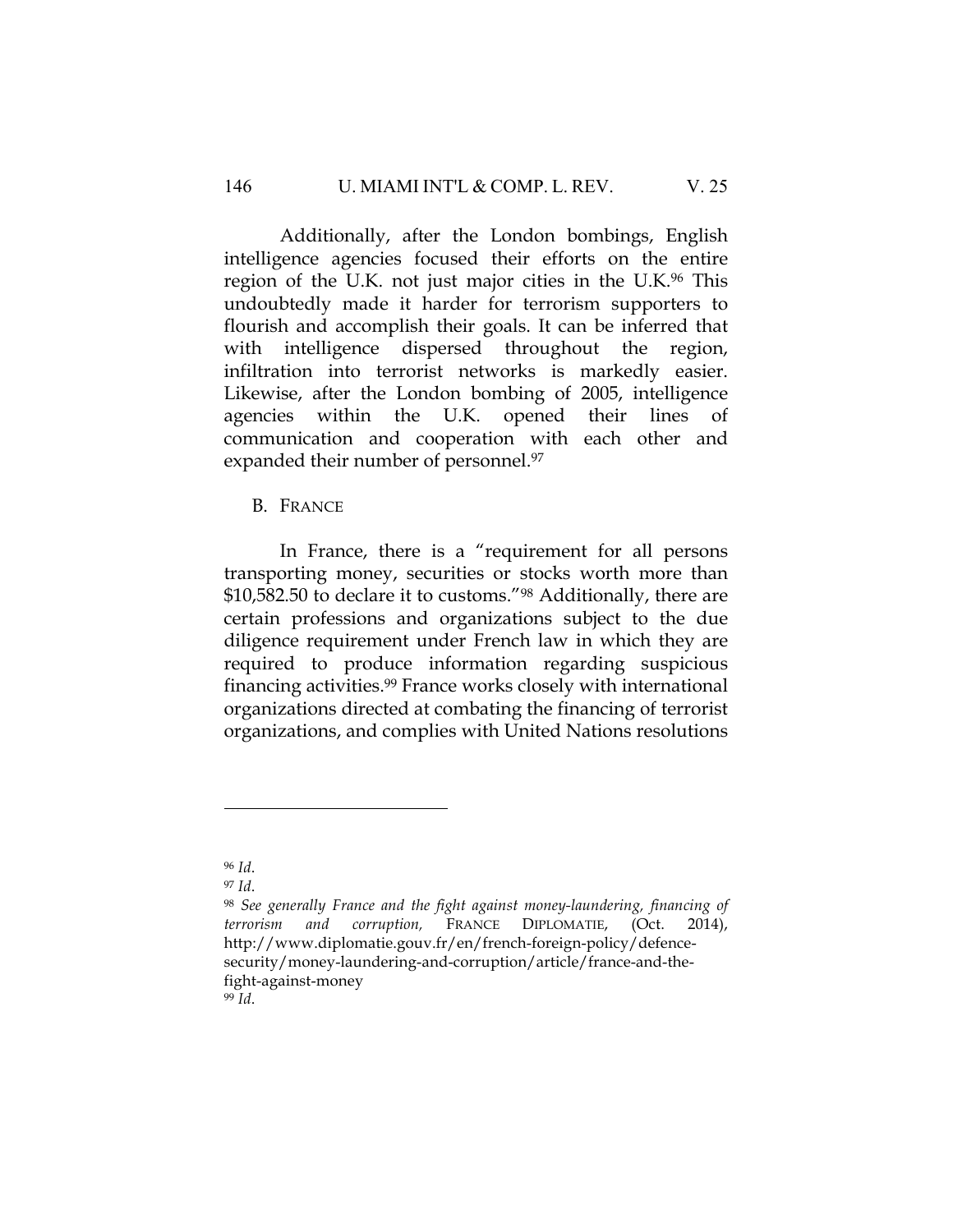to pursue and interrupt international terrorist money laundering schemes.100

France also adopted a financial intelligence unit called TRACFIN.101 It operates under the authority of the Ministry of Finance and Public accounts and its "mission is to fight against clandestine financial circuits, money laundering and terrorist financing."102The unit collects, analyses, puts together and processes all information leading to establishing the origin or the destination of criminal financial transactions . . . ."103 There were 28 convictions of money laundering in France in 2011 alone.<sup>104</sup>

When it comes to social media, French authorities take an extremely firm approach enforcing their already strict laws. The French actively detain citizens for their social media posts if the posts are in any way considered to be a threat or terrorist propaganda.105 For example, in January 2015, French authorities detained 54 people and jailed several others for remarks shouted in the street or posted on social media.106 Furthermore, after the Charlie Hedbo attacks in Paris, a man was sent to prison for a year after he was arrested in Nanterre (a city east of Paris) for "posting a video

<sup>100</sup> *Id*.

<sup>101</sup> *See* Hervé Ballone, *How the French Are Fighting Money Laundering & Financial Terrorism*, *in,* EUROFENIX: REACHING OUT TO EUROPE AND BEYOND... 32 (Annerose Tashiro & Guy Lofalk, eds., 2015). <sup>102</sup> *Id*.

<sup>103</sup> *Id*.

<sup>104</sup> U.S. Department of State, *Countries/Jurisdictions of Primary Concern-France,* International Narcotics Control Strategy Report, Vol. 2: Money Laundering & Financial Crimes, 2014. https://www.state.gov/j/inl/r ls/nrcrpt/2014/vol2/222706.htm.

<sup>105</sup> Paul Kirby, *Parris Attacks: France grapples with freedom of speech,* BBC NEWS, (Jan. 15, 2015), http://www.bbc.com/news/blogs-eu-30829005. <sup>106</sup> *Id*.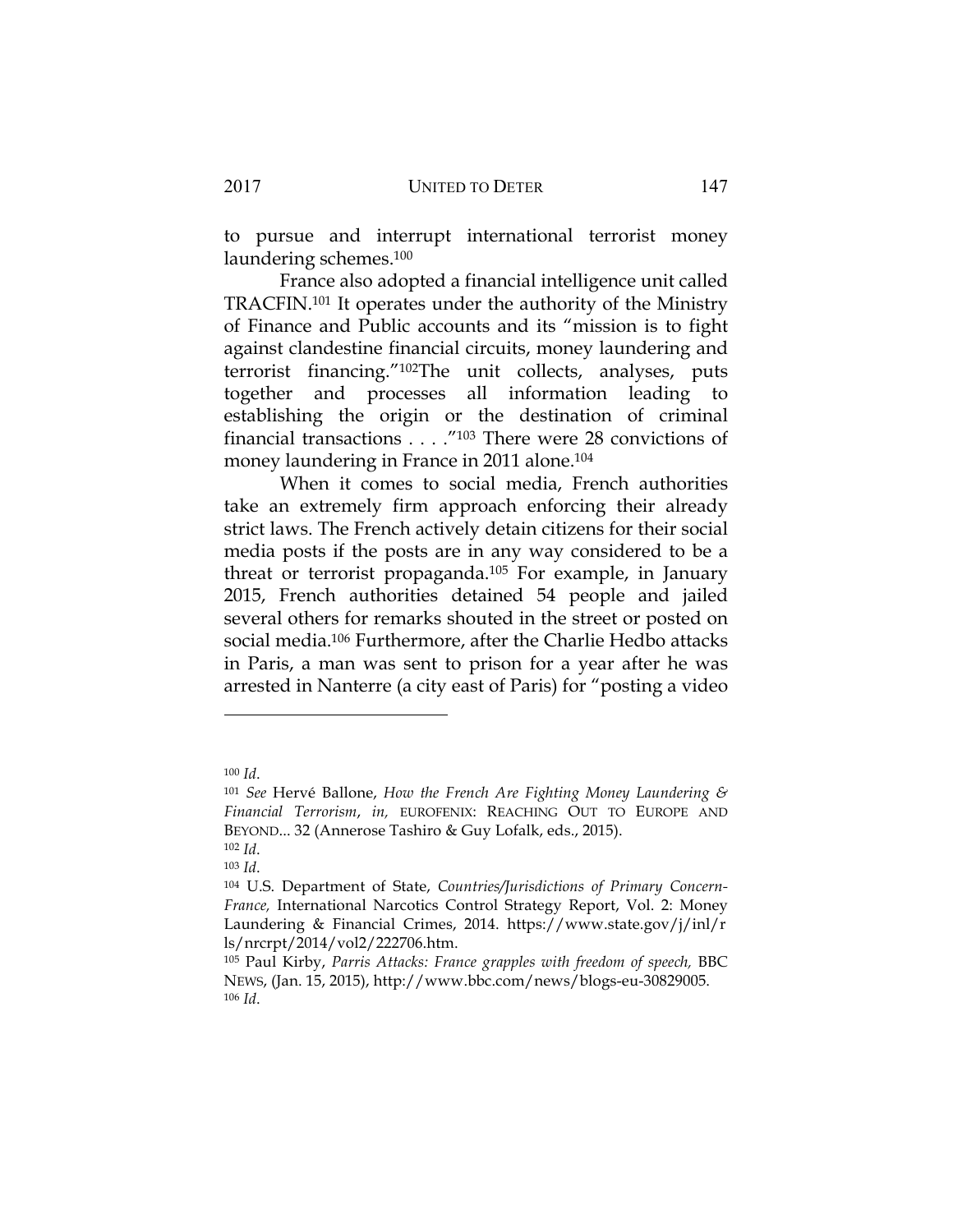on Facebook that mocked policeman Ahmed Merabet, who was shot at point blank range" by one of the Charlie Hedbo terrorist attackers.107

Nevertheless, the strict laws do not prevent everything. There are still examples of terror infused in or with social media in France such as a June 14, 2016 attack, where a pledged Islamic terrorist, brutally stabbed and murdered a police officer and his wife, and posted the aftermath on a Facebook live streaming video.108 The attacker was seen pledging his allegiance to ISIS in the video and contemplating what to do with the murdered couple's 3 year-old son.109 It is apparent that harsh French laws still cannot control situations such as these from happening.

Despite France's punitive social media and money laundering laws, France has seen a recent uptick in terrorist attacks.110 Since March of 2012 there have been 16 major terrorist attacks in France.111 These attacks include "the killing of soldiers and schoolchildren by a lone gunman in the Toulouse region, shootings at the Charlie Hebdo offices in Paris, and a coordinated assault by gunmen and suicide bombers on a concert hall, a major stadium, restaurants and bars in Paris" and the Bastille Day massacre.112

<sup>107</sup> *Id*. 108 *See* Rick Noak, *France's Latest 'Terrorist Attack' Exposes Dark Side of Social Media,* THE WASHINGTON POST, (June 14, 2016), https://www.washingtonpost.com/news/worldviews/wp/2016/06/14 /frances-latest-terrorist-attack-exposes-dark-side-of-socialmedia/?utm\_term=.f3caaf8b13de. <sup>109</sup> *Id*.

<sup>110</sup> *See generally Timeline: Attacks in France,* BBC NEWS, (July 26, 2016), http://www.bbc.com/news/world-europe-33288542. <sup>111</sup> *Id.*

<sup>112</sup> *Id*.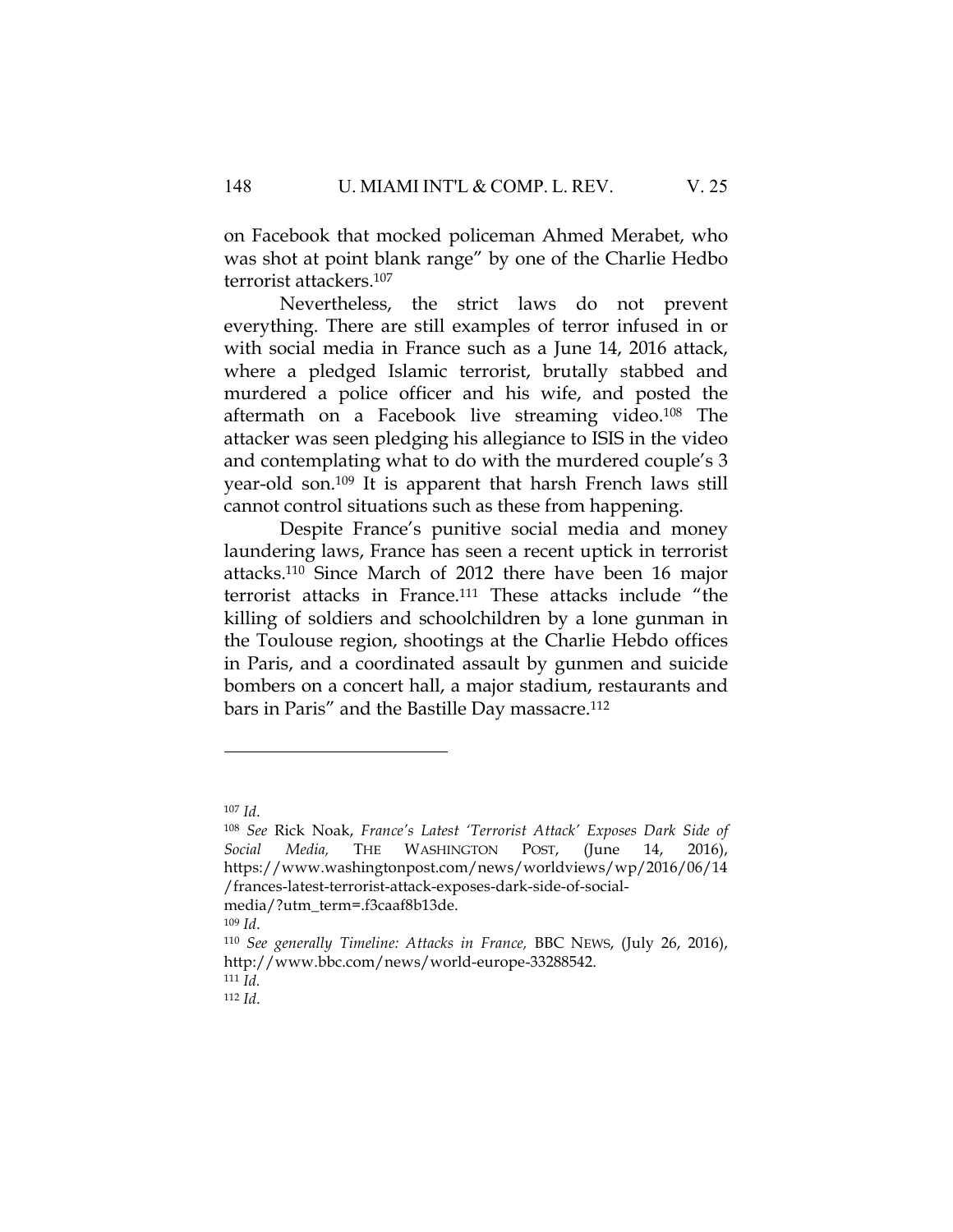# C. UNITED STATES

The United States has seen similar results as France. There have been 9 major terrorist attacks in the United States since July of 2009.113 A July 2016 report published by Fordham Law School's Center on National Security said, "around 9-in-10 of the 101 terrorism cases opened by U.S. prosecutors between March 2014 and June 2016 involved suspects who used social media."114 The United States is not as strict when it comes to social media laws and enforcement as France, even though it appears social media is being used to spread terror here as well.

However, from the standpoint of terrorist financing, the United States combats the issue just as well as France and the U.K. The United States' preventative approach has been successful in making it exceedingly more difficult for terrorists and their facilitators to "access and abuse the regulated U.S. and international financial system."115 One effective tool has been the U.S.' focus on the importance of financial intelligence collected and disseminated by domestic financial institutions.116Additionally, regulations

<sup>113</sup> Paul Sperry, *America Has Suffered a Terror Attack Every Year Under Obama*,\_NEW\_YORK\_POST,\_(June\_16,\_2016),\_http://nypost.com/2016/0 6/16/america-has-suffered-a-terror-attack-every-year-under-obama/.

<sup>114</sup> Andrew Blake, *Social Media companies 'consciously failing' in fight against terrorism: U.K report*. WASHINGTON TIMES, (Aug. 25, 2016), http://www.washingtontimes.com/news/2016/aug/25/uk-reportsaccuses-social-media-companies-consciou/.

<sup>115</sup> United States Treasury, *National Terrorist Financing Risk Assessment,*  pg. 2, 2015. https://www.treasury.gov/resource-center/terrorist-illicitfinance/Documents/National%20Terrorist%20Financing%20Risk%20As sessment%20–%2006-12-2015.pdf.

<sup>116</sup> *Id*. at 22.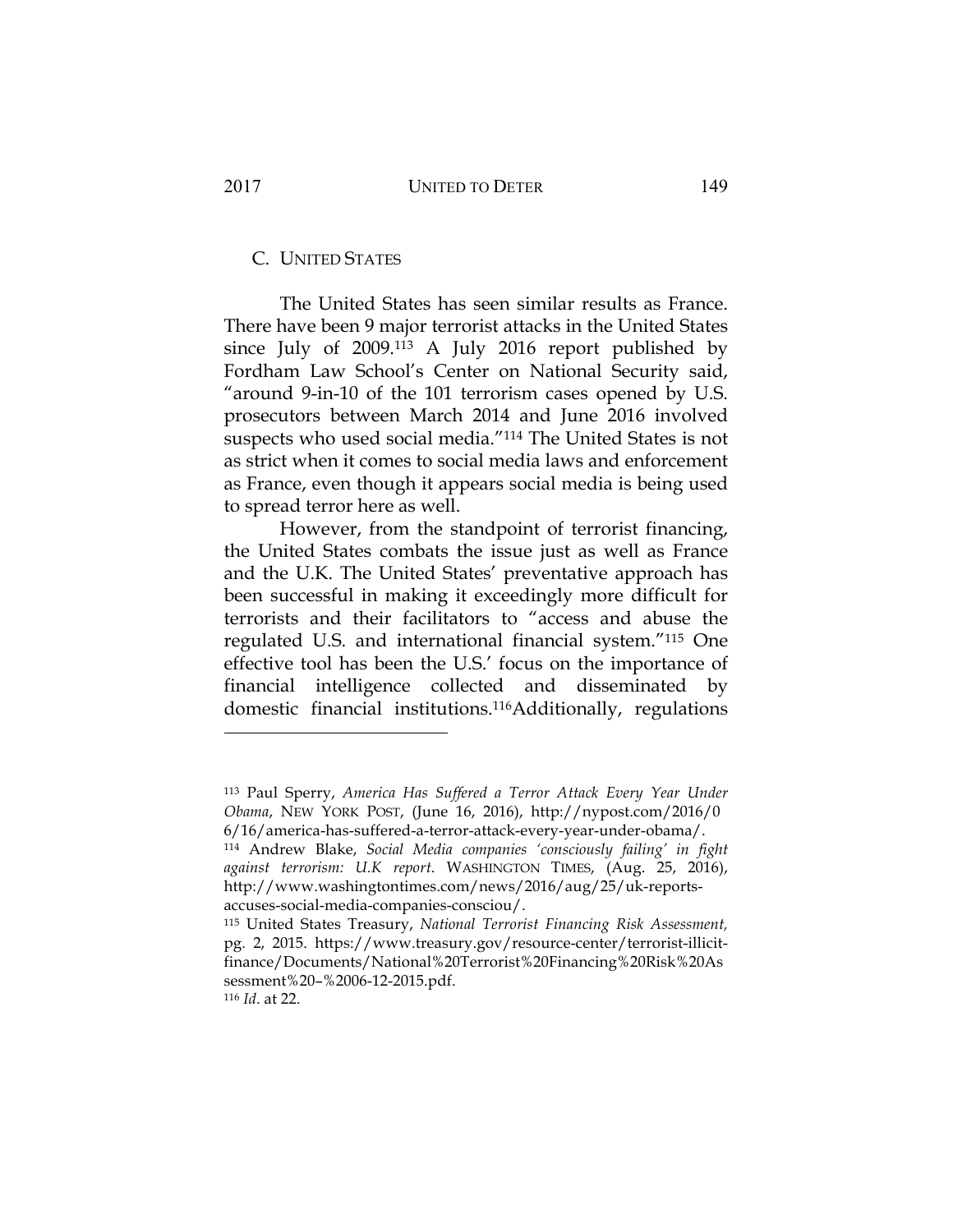and government guidance "have aided financial institutions in identifying and managing risk.117 As well, this has "provided valuable information to law enforcement, and created the foundation of financial transparency required to deter, detect and punish those who would abuse the U.S. financial system to launder the proceeds of crime and move funds for illicit purposes [including terrorist financing]."118

The laws and enforcement procedures regarding terrorism financing that have been implemented by the U.S., France, and the U.K., appear to be working to a large degree. Today, it is more common to see lone wolf attacks orchestrated at low financial costs as opposed to large coordinated attacks like 9/11 that involve large amounts of financing and personnel.119 Terrorist groups like ISIS have transitioned to low cost recruitment and coordination over social media.120 Therefore, it is up to the international community to come together to fight the issue by implementing a unified plan to combat those who use social media in support of terrorism.

<sup>117</sup> *Id*.

<sup>118</sup> *Id*.

<sup>119</sup> Foster, Alice *Terror Attacks Timeline: From Paris and Brussels Terror to Most Recent Attacks in Europe*, EXPRESS NEWS, (Aug. 18, 2017.), http://www.express.co.uk/news/world/693421/Terror-attackstimeline-France-Brussels-Europe-ISIS-killings-Germany-dates-terrorism. <sup>120</sup> *See* Brooking, Emerson T. and Singer, P.W., *War Goes Viral*, THE ATLANTIC, (November 2016), https://www.theatlantic.com/magazine /archive/2016/11/war-goes-viral/501125/.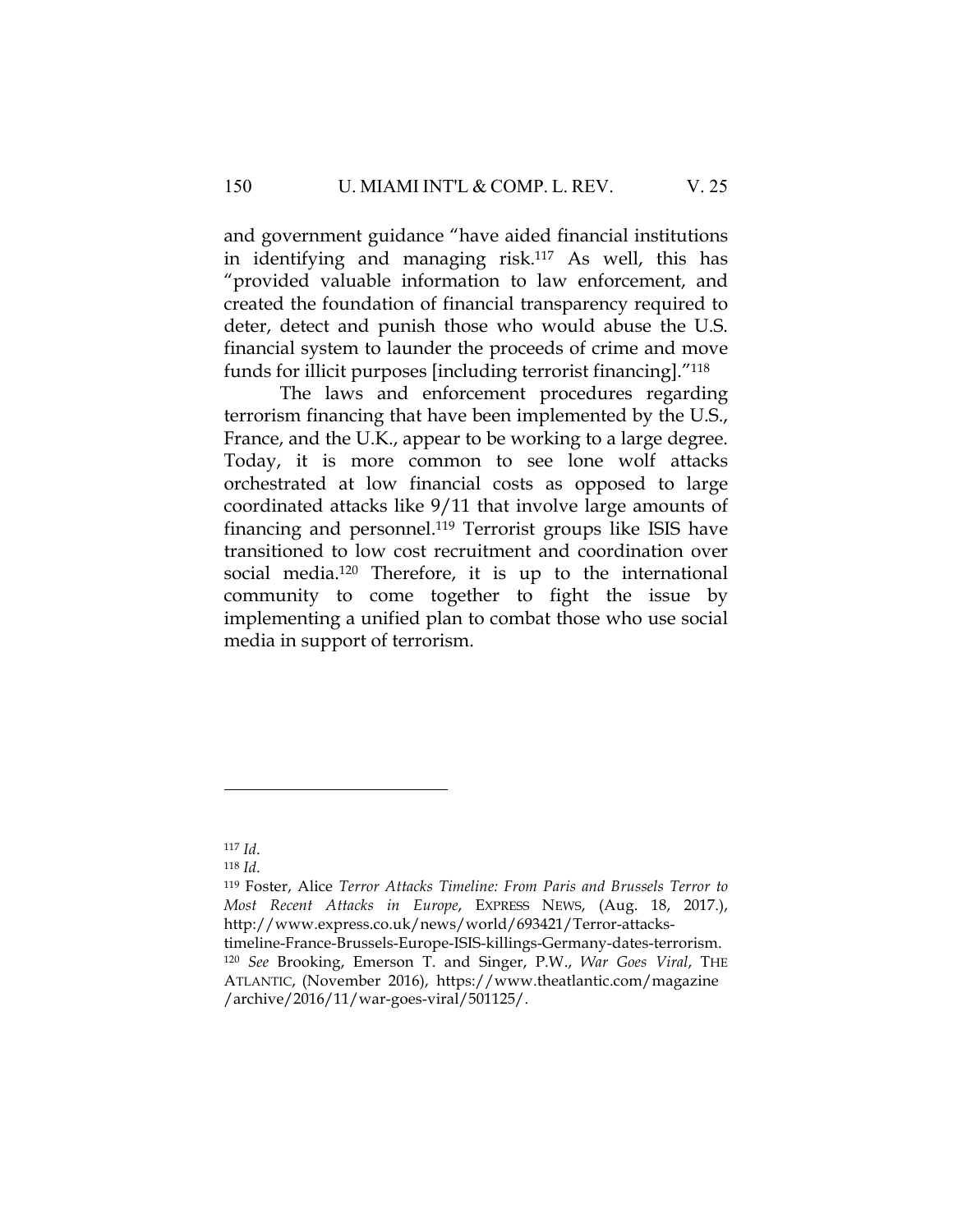#### 2017 UNITED TO DETER 151

# V. INTERNATIONAL SOLUTION TO THE USE OF SOCIAL MEDIA BY TERRORIST ORGANIZATIONS

As noted above, the international community has been able to reign in broad financing of terrorist organizations by cooperation and intelligence sharing. Cooperation and intelligence is key to combating any aspect of terror. Therefore, cooperation and intelligence should be at the core of any solution to the increasing threat of social media and terrorism. Ban Ki-moon, Secretary General of the United Nations, described the threat of social media and terrorism as follows, "[t]he internet is a prime example of how terrorists can behave in a truly transitional way; in response, States need to think and function in an equally transitional manner."121 Furthermore, regarding groups like ISIS, "[s]ocial media has empowered ISIS recruiting, helping the group draw at least 30,000 foreign fighters, from some 100 countries, to the battlefields of Syria and Iraq . . .[i]t has aided the seeding of new franchises in places ranging from Libya and Afghanistan to Nigeria and Bangladesh . . . [i]t was the vehicle ISIS used to declare war on the United States . . . [a]nd it is how the group has inspired acts of terror on five continents."122 Something must be done.

One solution this author proposes is to use encryptions to decode certain coded messages posted to social media, similar to what France recently suggested to

<sup>121</sup> United Nations Office on Drugs and Crime, *The use of the Internet for Terrorist purposes*, United Nations, New York, (2012) https://www.unodc.org/documents/frontpage/Use\_of\_Internet\_for\_T errorist\_Purposes.pdf.

<sup>122</sup> *See generally* Brooking, Emerson T. and Singer, P.W., *War Goes Viral*, THE\_ATLANTIC, (November\_2016), https://www.theatlantic.com/maga zine/archive/2016/11/war-goes-viral/501125/.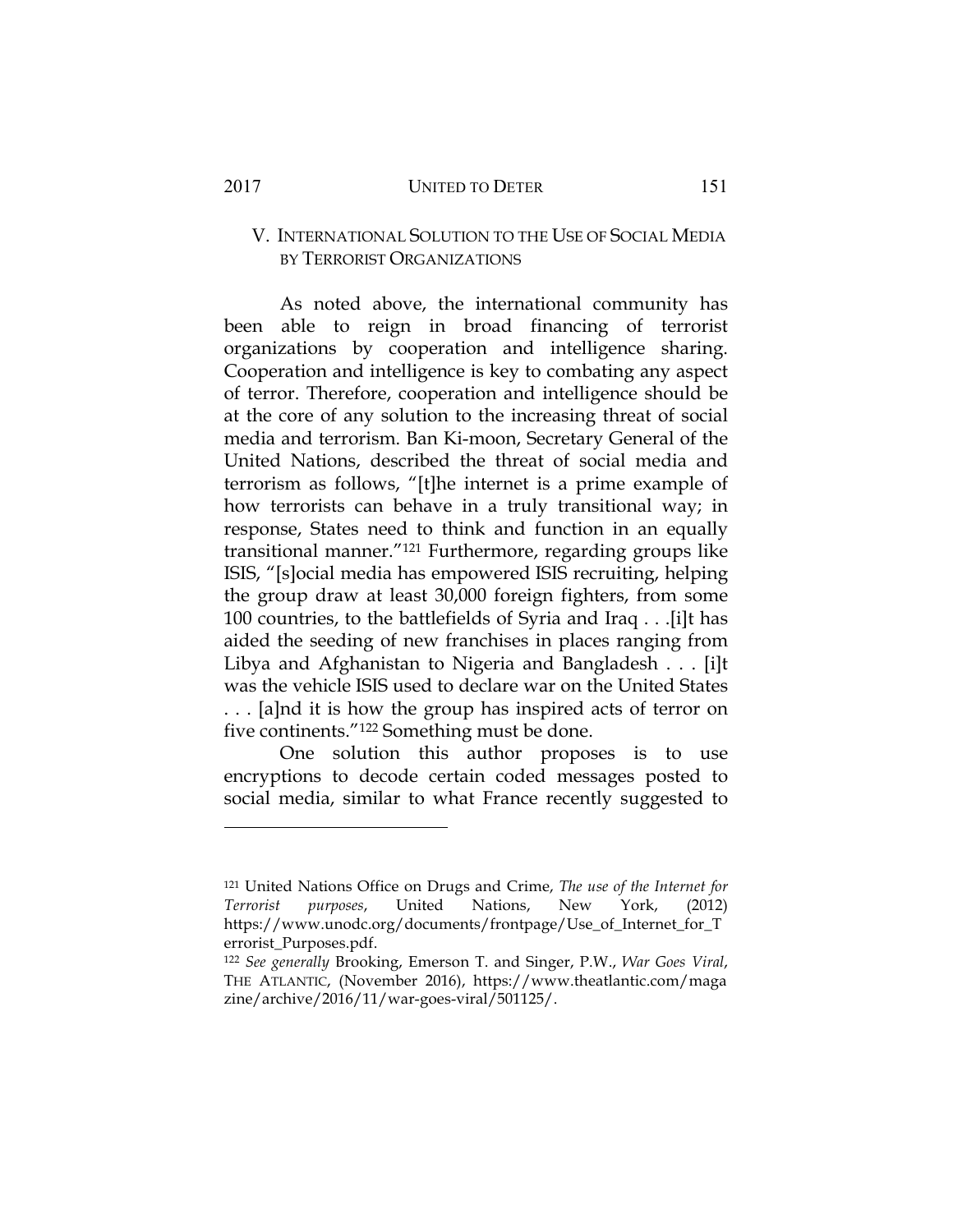the European Union. The French proposed working with social media outlets to limit the use of encrypted messaging by radical terrorists.123 Encrypted messaging and VPNs are mainly used to maintain privacy, but nations should impose regulations limiting the use of encryption technology used on social media outlets if social media companies are not able to limit the propaganda.124 Additionally, governments should maintain oversight of flagged language shared over social media. As previously mentioned, social media groups conduct their own oversight of terrorist propaganda. However, social media outlets are severely understaffed to adequately supervise the situation.125 A state oversight solution will allow government intelligence officials to take on some of the burden that social media outlets are unable to meet.

Once implemented, nations can share collected data with each other. The measure may potentially warn of future attacks discussed in code on social media, and can be useful as evidence in prosecutions of criminal terrorists using social media prior to, during, or after their attacks. It will also solve the concern shared by social media companies that are weary of laws forcing them to report terrorist activity. With the government involved in oversight of flagged posting activity, the full brunt of liability will no longer be on the social media outlet. In fact, the United States' Department of

<sup>123</sup> Associated Press, *France, Germany Want Limits on Encryption to Fight Terrorism,\_*FOX\_BUSINESS,\_(Aug.\_23,\_2016),\_http://www.foxbusiness.co m/features/2016/08/23/france-germany-want-limits-on-encryption-tofight-terrorism.html.

<sup>124</sup> Jim Rutenberg, *Terrorism Is Faster Than Twitter,* N.Y. TIMES, (Nov. 5, 2017),https://www.nytimes.com/2017/11/05/business/media/terroris m-social-networks-freedom.html.

<sup>125</sup> *Id*.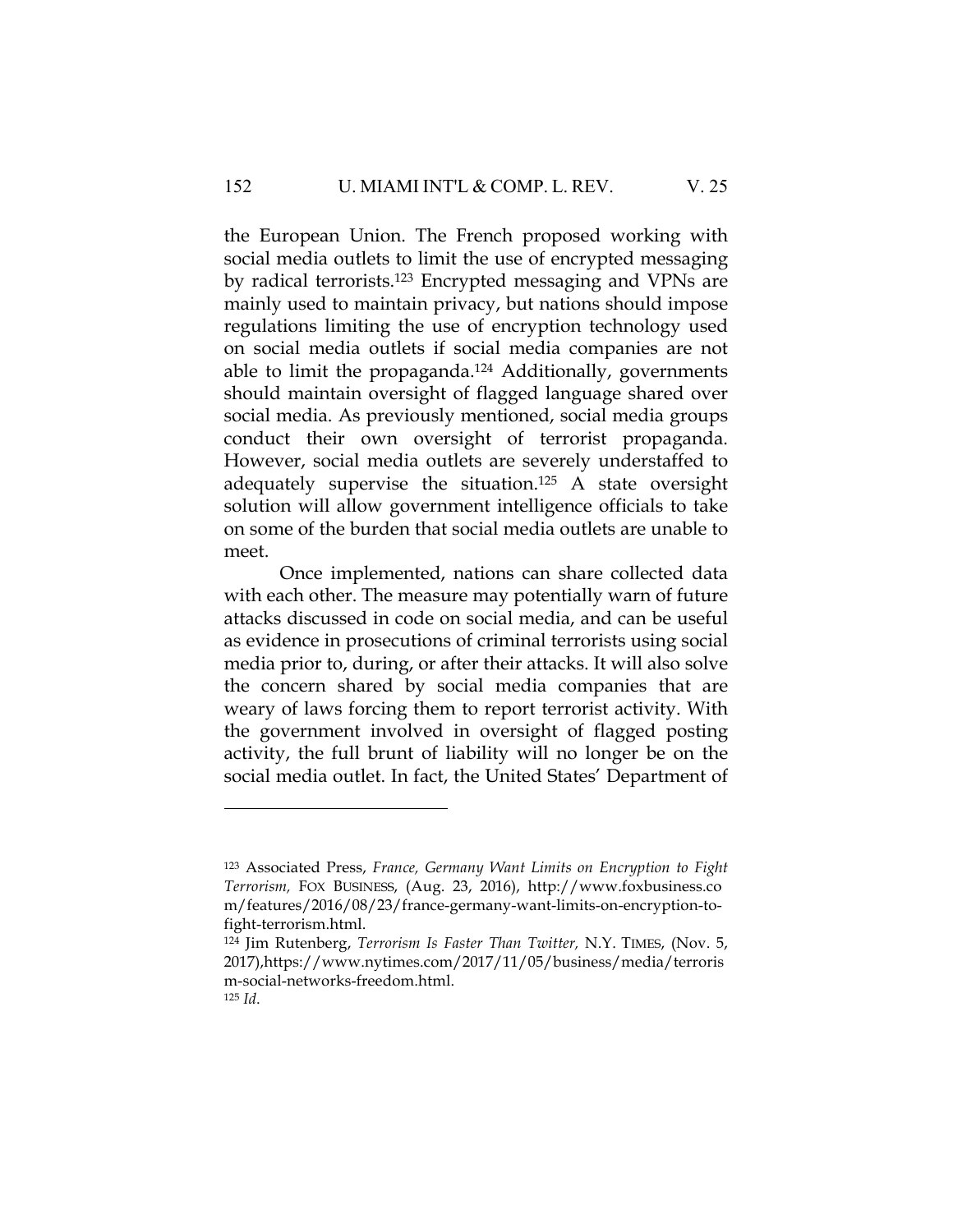Homeland Security has already begun such "flagging" measures with general online use.126 Considering the threat social media now presents in this arena, a similar flagging scheme should be implemented specifically for social media sites.

ISIS, Hamas, Hezbollah, and the al Qaeda branch in Syria, al-Nusra front, are all on Twitter, $127$  and neither Twitter nor national governments are shutting them down. This needs to change. In addition to "flagging," accounts registered to known terrorist organizations must be terminated. Implementing what British lawmakers prescribed in 2016 may be the best solution: If it is illegal to print it, it should be illegal to post it.128 Accounts that post illegal terrorist activity should be immediately terminated. If the social media outlet does not shut down the account, then the situation should become a matter of national security, and government authorities with jurisdiction should step in.

The main concern shared by social media outlets, is legislation that would require them to report any wrongdoing. This concern is legitimate. It is impossible to catch every instance of propaganda or coordination, and

<sup>126</sup> *See* Daniel Miller, *Revealed: Hundreds of Words to Avoid Using Online If You Don't Want the Government Spying on You (and They Include 'Pork,' 'Cloud' and 'Mexico')*, DAILY MAIL, (May 26, 2012), http://www.dailymail.co.uk/news/article-2150281/REVEALED-Hundreds-words-avoid-using-online-dont-want-government-spyingyou.html.

<sup>127</sup> Ted Poe, *Time to silence terrorists on social media*, CNN, (Feb, 25, 2015), http://www.cnn.com/2015/02/25/opinion/poe-terrorism-socialmedia/.

<sup>128</sup> Andrew Blake, *Social Media companies 'consciously failing' in fight against terrorism: U.K Report*, WASHINGTON TIMES, (Aug. 25, 2016), http://www.washingtontimes.com/news/2016/aug/25/uk-reportsaccuses-social-media-companies-consciou/.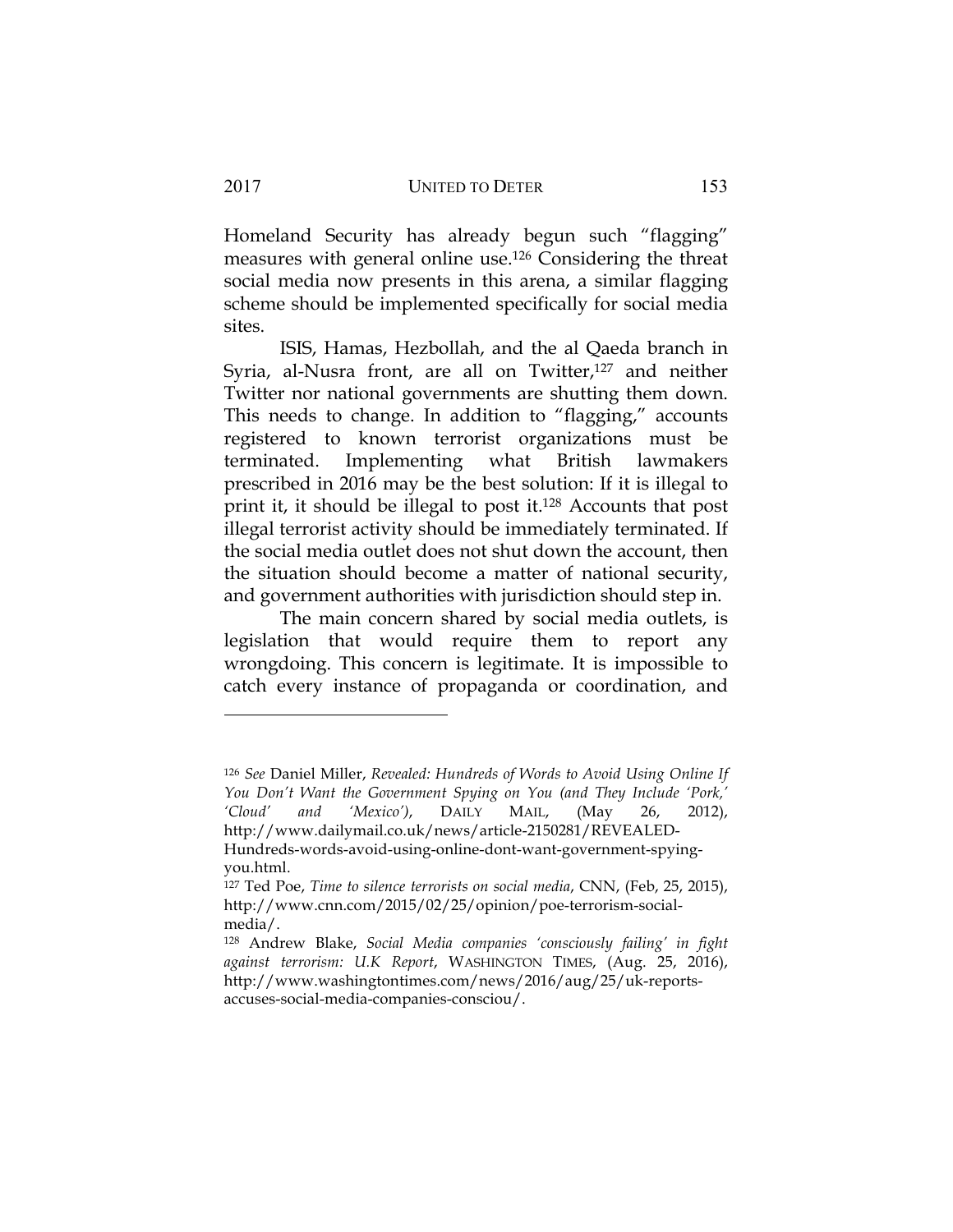social media companies should not be held responsible if they miss one. However, enforcing account shut downs for flagged language, propaganda, or simply because the account itself is the account of a known terrorist group or sympathizer is much different than the duty of searching and reporting content.

What about free speech rights in countries like the United States? One may assume that shutting down social media accounts may cause legal issues, however, the United States Supreme Court in *Holder v. Humanitarian Law Project*, held that if someone has aided a terrorist organization, his or her free speech rights are no longer protected.129 Additionally, the Supreme Court defined terrorist aid as material support for a terrorist group that does not require knowledge by the perpetrator that the support would directly aid the group, only knowledge of the group's connection to terrorism.130 This may be interpreted to apply to the use of social media to support a terrorist activity or group. A similar rationale should be taken with legislation amongst the international community. The author proposes that any individual, through their social media account that posts any type of material that is flagged, or that can be interpreted as support, sympathy, or propaganda for a group known to be or associated with terror, should not automatically be considered protected by the full weight of any country's speech laws.

Once the laws are implemented, it is also crucial for the international community to carry out a consistent punishment. Enforcement and reprimand for violating the laws must be congruent. If anything, the international

<sup>129</sup> *See Holder v. Humanitarian Law Project*, 561 U.S. 1 (2010). <sup>130</sup> *Id.* at 16-17.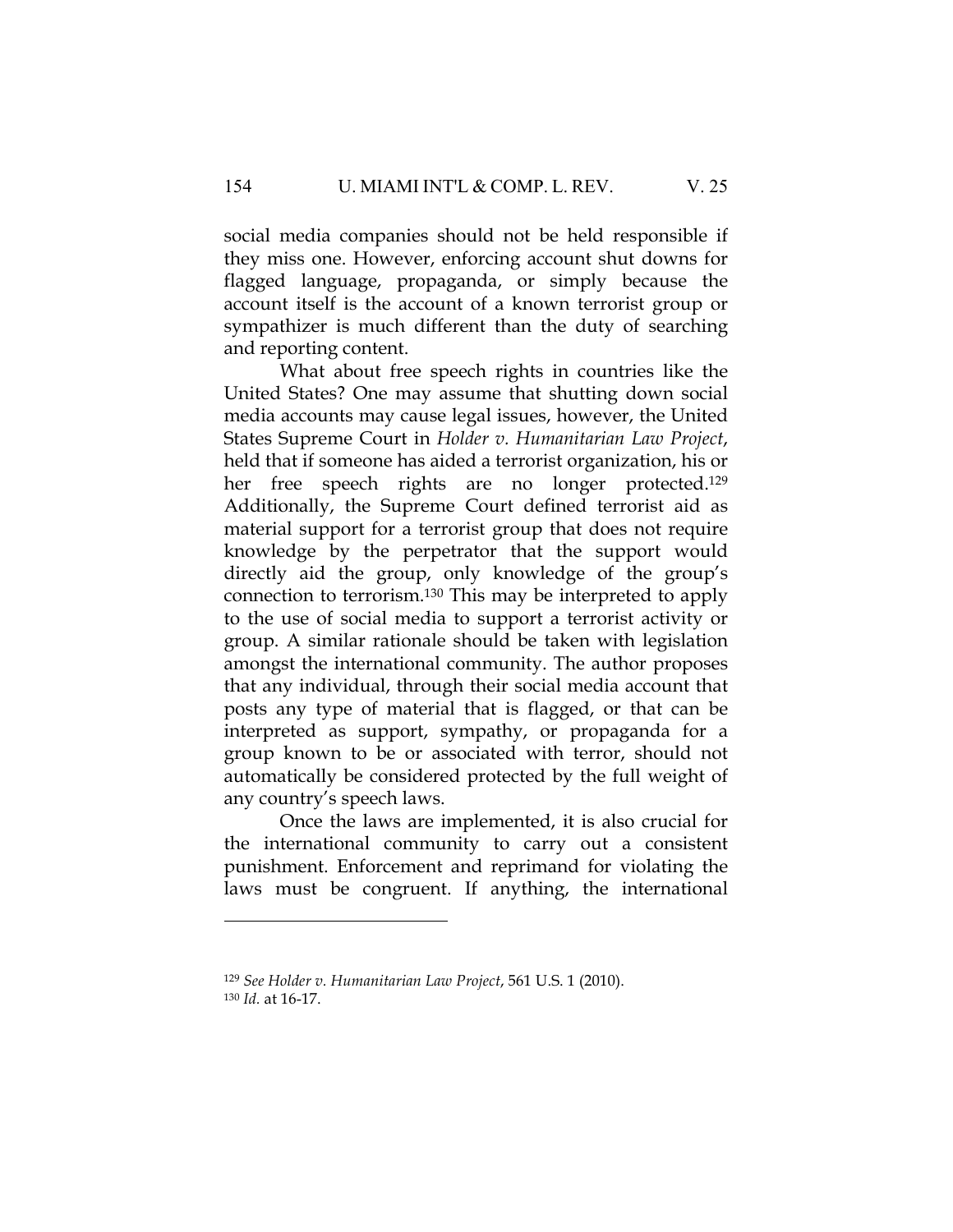community's fight against terror demonstrates that a unified direction and cohesiveness amongst nations is the key to success. When allied nations in the fight against terror are presented with a similar problem, a similar solution should be the answer.

France has some of the harshest social media laws in the world and yet, they are still subject to attacks.131 Conversely, the United States has some of the weakest social media punishments in the world yet, the results are the same.132 So, what should be done?

One solution may be found using a preemptive, preventative action theory for suspected violators on social media. Instead of imposing long prison sentences and running the risk of wrongful convictions for social media posts, detention and questioning should be the course of action. On its surface this seems like a harsh course of action. However, when compared to the potential consequences of inaction, the author asserts that it is a necessary step to combat the threat. It is not a new suggestion and in fact, detention and questioning an individual for posting suspicious language on social media has happened before in the United States.133 In 2013, a Saint Louis man posted on twitter language that referenced the Boston Bombing when

<sup>131</sup> Foster, Alice *Terror Attacks Timeline: From Paris and Brussels Terror to Most Recent Attacks in Europe*, EXPRESS NEWS, (Aug. 18, 2017), http://www.express.co.uk/news/world/693421/Terror-attacks-

timeline-France-Brussels-Europe-ISIS-killings-Germany-dates-terrorism. <sup>132</sup> *Id*.

<sup>133</sup> Byers, Christine, *St. Louis Man Charged After Tweeting 'Threats' Referencing Busch Stadium, Boston Bombing, Police Say,* ST. LOUIS POST-DISPATCH,\_(Oct.\_30,\_2013.),\_http://www.stltoday.com/news/local/cri me-and-courts/st-louis-man-charged-after-tweeting-threats-referencingbusch-stadium/article\_7113e1e0-1bf8-503f-a362-57f6678c48cd.html.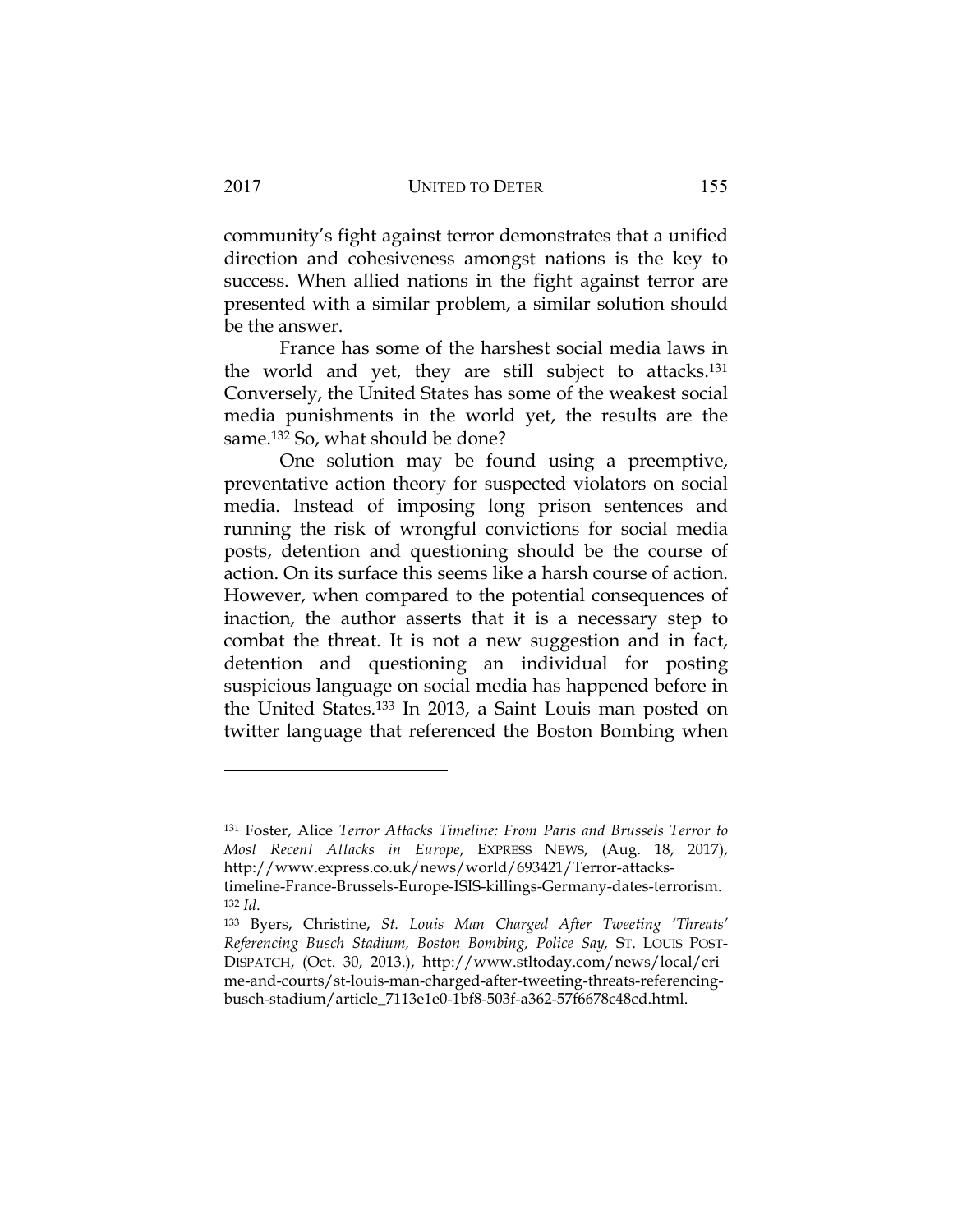stating his apartment was for rent to interested Bostonians visiting for the World Series.134 The man was arrested and charged for the post.135

Through detention and questioning, more information can be gained, bargains can be made, and further necessary action can be taken. Additionally, this may not only deter online social media terrorist supporters from using social media, but it may also deter terrorist organizations from promoting social media's use. For example, if ISIS knows that the international community has implemented the enforcement regulations discussed in this Note on social media, and the response to the violations is detention and questioning, why would the group risk having any members detained who may potentially give up valuable information?

Moreover, the solution may not only be preventative, but may also operate as a deterrence. If a perpetrator is found to have purposefully supported terror during detention and questioning, then the suspect should be subject to the criminal terrorism laws of the country with jurisdiction. This immediately makes the risk not worth the reward. If a terrorist uses social media to coordinate a terrorist plot, he or she should be caught, questioned and punished.

# VI. CONCLUSION

Terrorist organizations have adapted. They still require funding, but their illegal money supply is not as easy to obtain as before. Money laundering regulations

<sup>134</sup> *Id*. <sup>135</sup> *Id*.